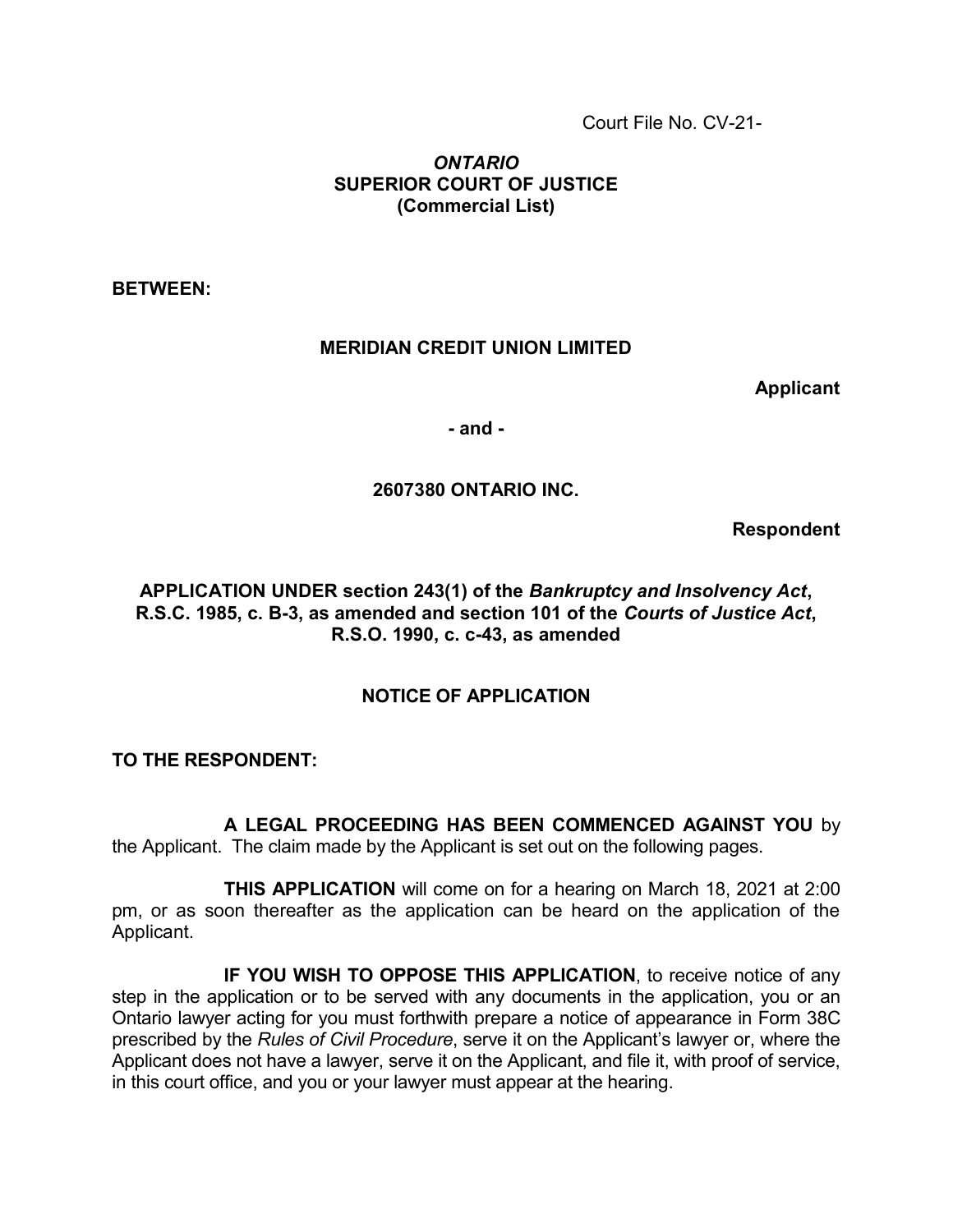IF YOU WISH TO PRESENT AFFIDAVIT OR OTHER DOCUMENTARY EVIDENCE TO THE COURT OR TO EXAMINE OR CROSS-EXAMINE WITNESSES ON **THE APPLICATION,** you or your lawyer must, in addition to serving your notice of appearance, serve a copy of the evidence on the Applicant's lawyer or, where the Applicant does not have a lawyer, serve it on the Applicant, and file it, with proof of service, in the court office where the application is to be heard as soon as possible, but not later than 2:00 p.m. on the day before the hearing.

 IF YOU FAIL TO APPEAR AT THE HEARING, JUDGMENT MAY BE GIVEN IN YOUR ABSENCE AND WITHOUT FURTHER NOTICE TO YOU. IF YOU WISH TO OPPOSE THIS APPLICATION BUT ARE UNABLE TO PAY LEGAL FEES, LEGAL AID MAY BE AVAILABLE TO YOU BY CONTACTING A LOCAL LEGAL AID OFFICE.

Date:

Issued by

Local Registrar

 Address of Court Office: 330 University Avenue Toronto, Ontario, Canada

TO: THE SERVICE LIST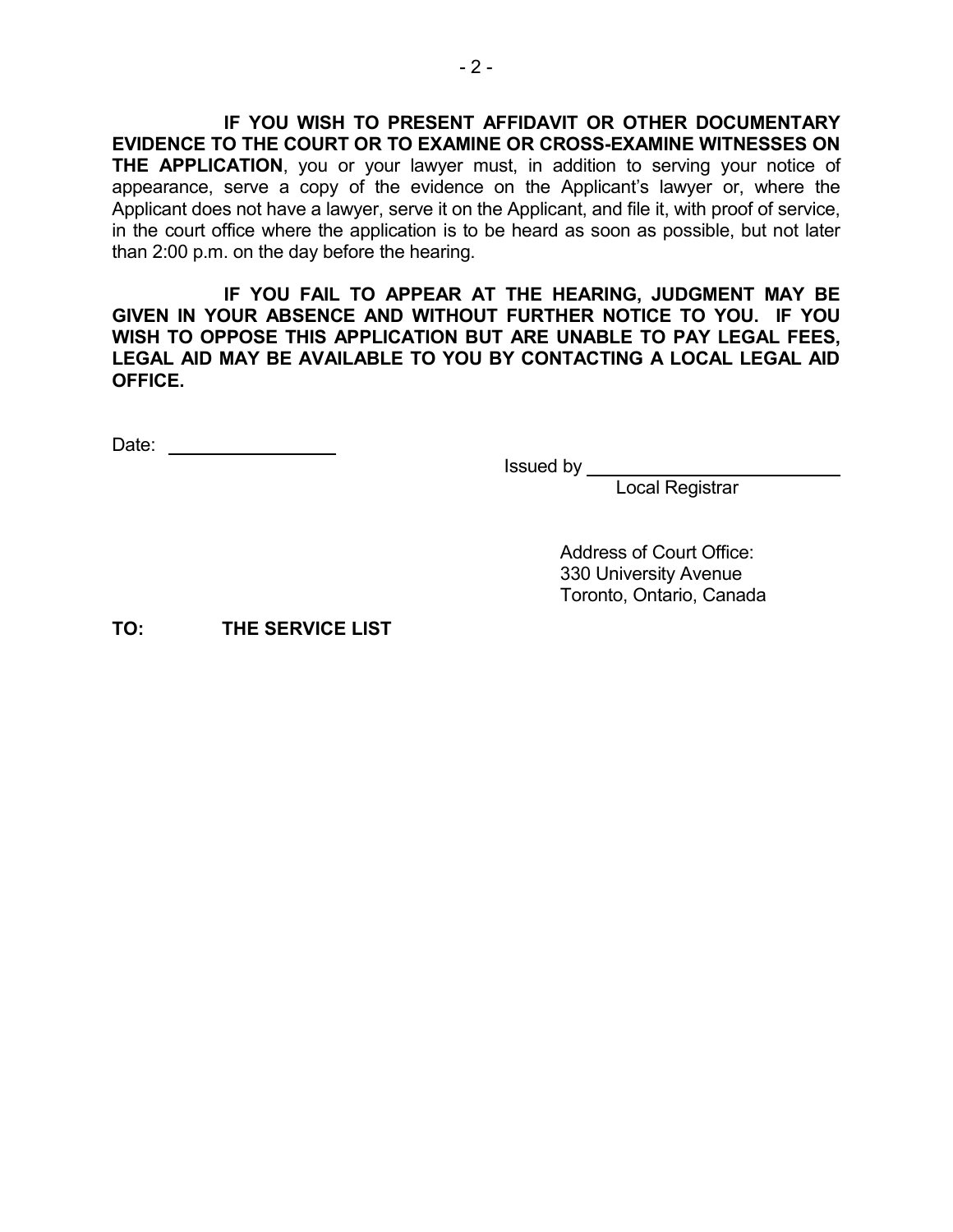#### THE APPLICANT, MAKES APPLICATION FOR:

1. An Order substantially in the form of Order attached as Appendix "A" appointing msi Spergel Inc. ("Spergel") as the receiver and manager ("Receiver"), without security, of all of the assets, undertakings and properties (the "Property") of 2607380 Ontario Inc. ("260") pursuant to Section 243 of the Bankruptcy and Insolvency Act, RSC 1986, c B-3, as amended (the "BIA") and Section 101 of the Courts of Justice Act, RSO 1990, c C43, as amended (the "CJA"); and

2. Such further and other relief as to this Honourable Court may seem just.

#### THE GROUNDS FOR THE APPLICATION ARE:

#### The Parties

3. 260 is a company incorporated under the laws of Ontario. It's primary asset is a 4.9 acre parcel of land legally described as PT LT 10, RCP PL 99, PART 3&7, 20R6963, S/T IN 619045; BURLINGTON (PIN 07127-0265 (LT)) and municipally described as 1295 North Service Road, Burlington, Ontario (the "Nuvo Property"). There is a multi-purpose commercial building approximately 114,000 ft<sup>2</sup> in size located on the Nuvo Property (the "Nuvo Building"). 260's sole business is the development and leasing of the Nuvo Building.

4. Meridian is a credit union established under the Credit Union and Caisses Populaires Act, 1994, S.O. 1994, c. 11. Meridian is a mortgagee with respect to the Real Property of 260.

5. Spergel is a licensed insolvency trustee.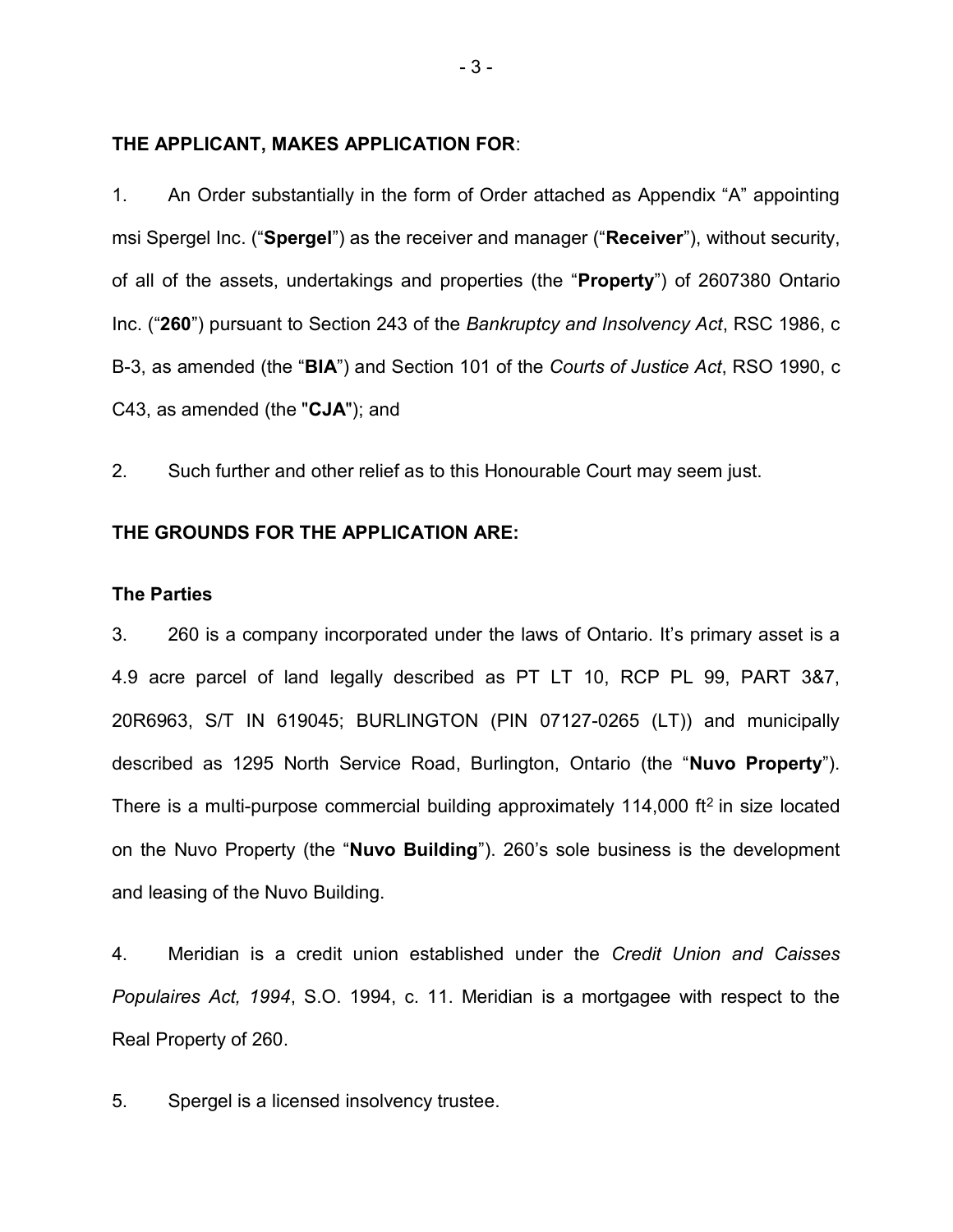#### Meridian's Debt and Security

6. 260 is indebted to Meridian in the approximate amount of \$18,500,000 (the "Pre-CCAA Indebtedness") pursuant to the Credit Agreement. The Pre-CCAA Indebtedness is repayable on demand.

7. 260 is further indebted to Meridian in the amount of approximately \$7,200,000 pursuant to advances made by Meridian under a DIP Credit Facility Agreement made as of March 3, 2020, as amended (the "DIP Loan" and the "DIP Loan Agreement").

8. 260 is in default of its obligations under both the Credit Agreement and the DIP Loan Agreement and the full amounts of the Pre-CCAA Indebtedness and the DIP Loan are due and payable.

9. 260's obligation to repay the Pre-CCAA Indebtedness to Meridian is secured by:

- (a) a Charge/Mortgage in the principal amount of \$23,000,000.00 (the "Meridian Charge/ Mortgage") registered in favour of Meridian on March 26, 2018; and,
- (b) a General Security Agreement dated January 31, 2018 granted by 260 in favour of Meridian (the "GSA").

#### (collectively, the "Security").

10. The Meridian Charge/Mortgage is a first ranking charge/mortgage against the Nuvo Property and the GSA is registered under the Personal Property Security Act (Ontario).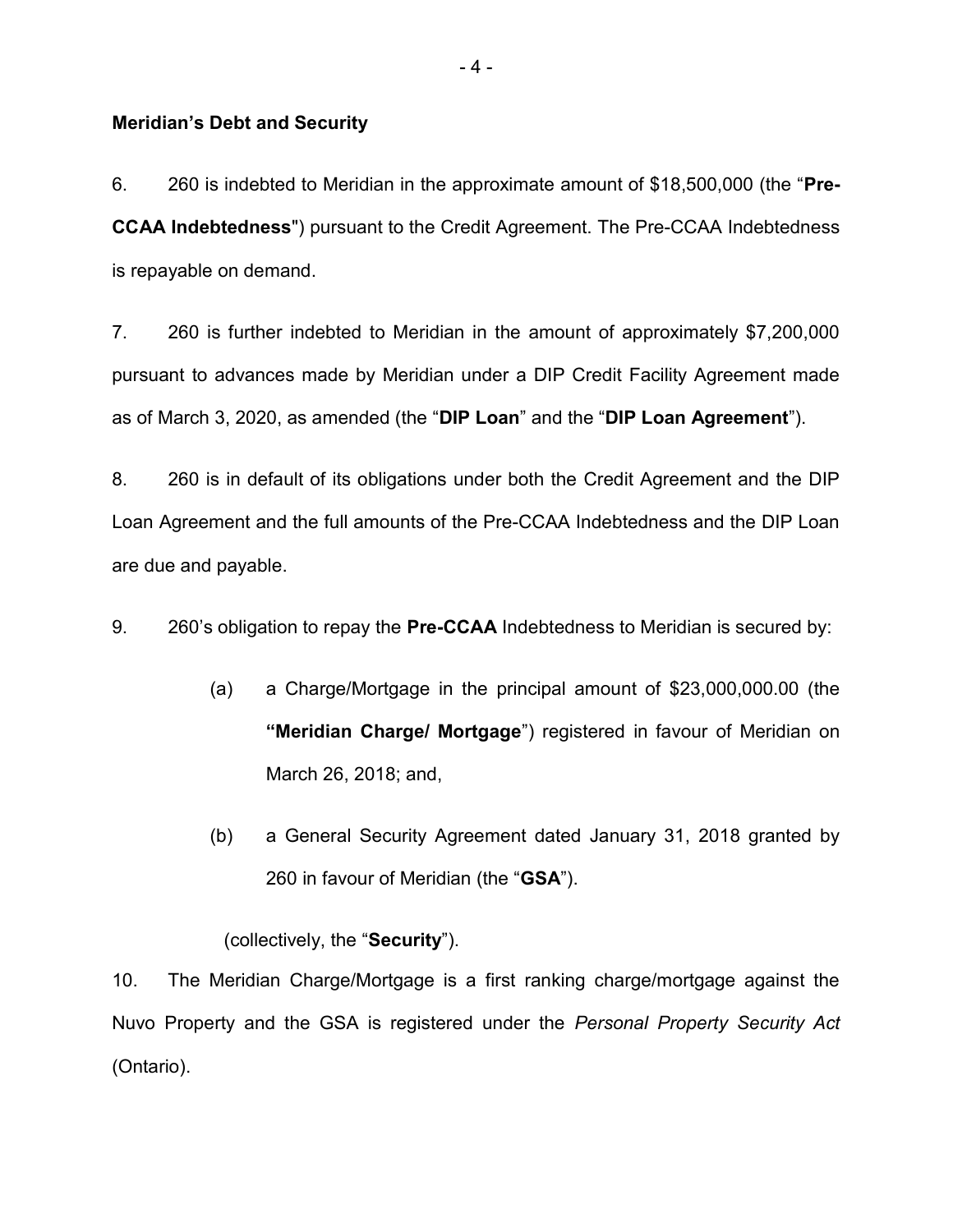11. There is a second ranking charge/mortgage against the Nuvo Property in the amount of \$4,500,000 in favour of CCCI, and a third ranking charge/mortgage against the Nuvo Property in the amount of \$3,250,000 in favour of Bridging. These claims are subject to an intercreditor agreement with Meridian which, among other things confirms Meridian's priority against the Nuvo Property.

12. Excluding construction liens and beneficiaries of Court-ordered charges, based on the available records, CCCI and Bridging are the only other secured creditors of 260 holding registered security against the Nuvo Property.

#### Pre-CCAA Default and Enforcement

13. By March of 2019, 260 was facing liquidity issues, and was no longer able to make payments with regard to expenses related to the Construction Project, including payments due to the general contractor of the Construction Project.

14. As at February 25, 2020, 260 was in default of its obligations under the Credit Agreement and Security Documents, which defaults continue (the "Pre-CCAA Events of Default").

15. On February 25, 2020 Meridian delivered a demand letter (the "Demand Letter") demanding the repayment of the Pre-CCAA Indebtedness, and a notice of its intention to enforce its security pursuant to section 244 of the Bankruptcy and Insolvency Act (Canada), R.S.C. 1985, C. B-3, as amended (the "244 Notice") on 260. 260 has not yet cured the Pre-CCAA Events of Default or paid the Pre-CCAA Indebtedness.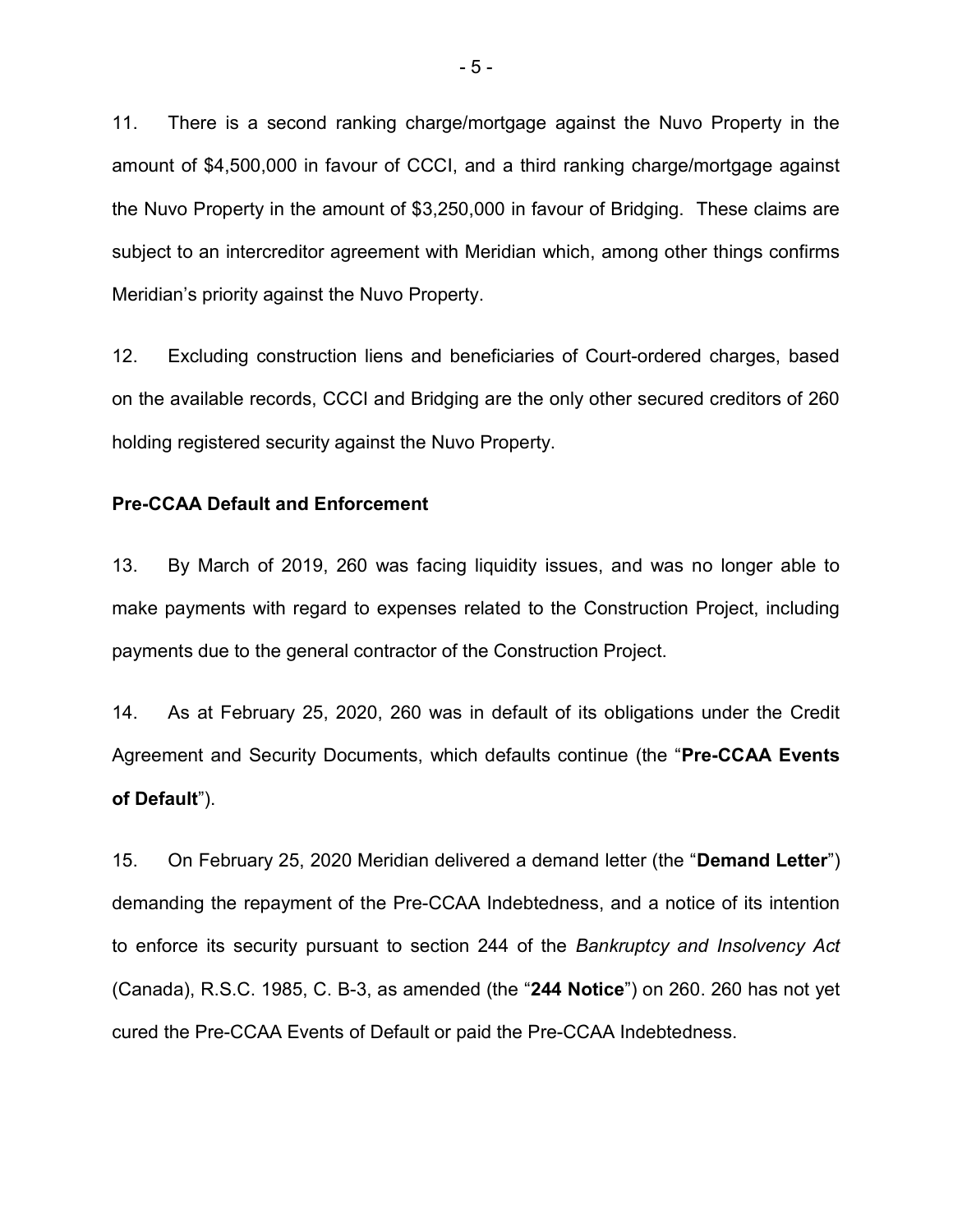#### CCAA Proceedings and DIP Loan

16. On February 25, 2020, 260 sought and obtained protection under the CCAA pursuant to the Order of Justice Conway dated February 25, 2020 (the "Initial Order").

17. Richter Advisory Group Inc. was appointed as Monitor (the "Monitor") and a comeback hearing was scheduled for March 6, 2020 (the "Comeback Hearing").

18. During the period between the date of the Initial Order and the Comeback Hearing, Meridian agreed to act as debtor-in-possession ("DIP") lender to 260 on the condition that, among other things, the Initial Order would be amended and restated to increase the oversight and control of the Monitor over 260 and that strict deadlines would be imposed for the implementation of a sale and investment solicitation process (the "SISP"), failing which Meridian would be at liberty to enforce its security.

19. At the Comeback Hearing on March 6, 2020, Justice Conway amended and restated the Initial Order to, among other things, approve the DIP Loan Agreement (the "Amended and Restated Initial Order").

20. The DIP Loan Agreement was subsequently amended in accordance with three separate amending agreements dated April 23, 2020, July 10, 2020 and November 18, 2020 (together, the "DIP Amendments") to, among other things, provide for the extension of SISP timelines and relief from other requirements under the DIP Loan Agreement.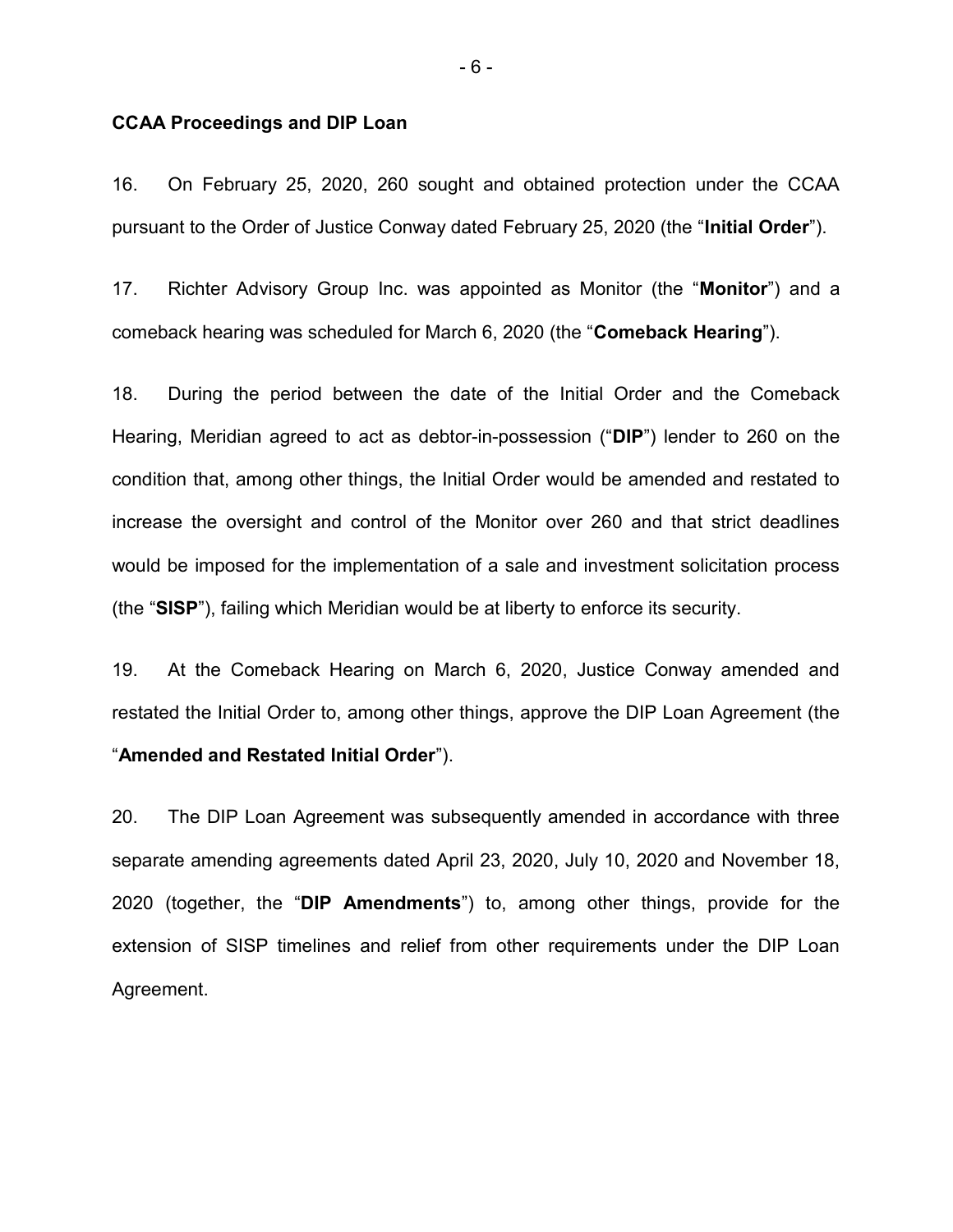21. Despite a number or extensions and forbearances, all of which have now expired, the DIP Loan has not been repaid and 260 is in default of its obligations under the DIP Loan Agreement.

22. The DIP Loan provided for charge over the Nuvo Property as security for the DIP Loan (the "DIP Charge"), in priority to all claims except an administrative charge created under the said Order.

23. The DIP Charge and Meridian's rights under the DIP Loan Agreement are now fully enforceable, including Meridian's right to appoint a receiver and manager over the Nuvo Property.

24. 260 has consented to the immediate enforcement of the DIP Charge and Meridian's rights under the DIP Loan Agreement, to the lifting of the stay in its CCAA proceedings and to the appointment of Spergel as receiver and manager on the terms of the Order sought on this Application.

#### Appointment of Spergel as Receiver and Manager is Just and Convenient

25. Pursuant to the Credit Agreement and Security, the DIP Loan Agreement and the DIP Charge, 260 granted Meridian the right to seek the appointment of a receiver and manager upon the occurrence of an Event of Default.

26. Numerous events of default under the Credit Agreement and the DIP Loan Agreement have occurred which 260 has not cured.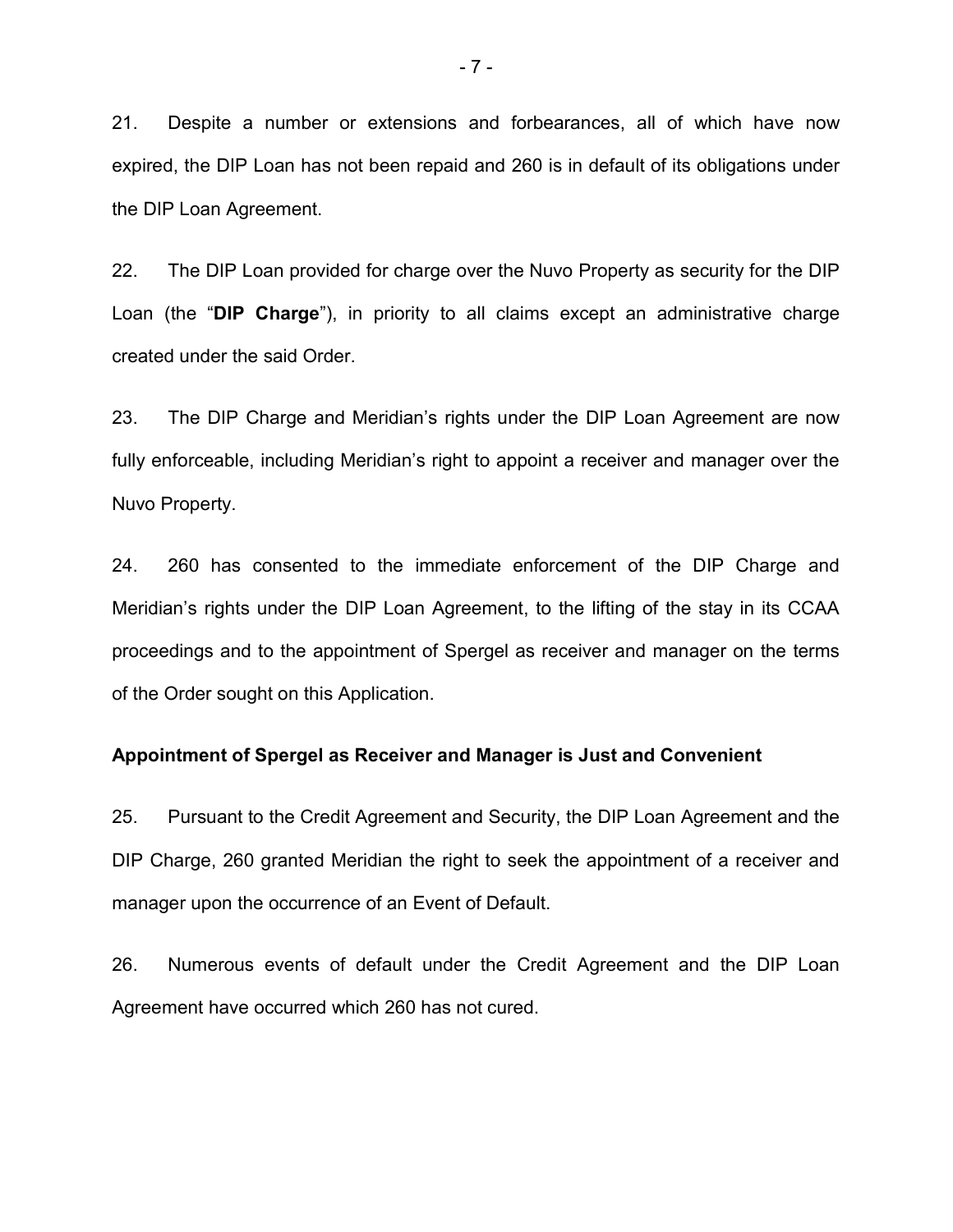27. The statutory notice period provided for under the BIA has expired in respect of the Pre-CCAA Indebtedness.

28. Meridian has given notice of the occurrence of the DIP Loan Defaults under the DIP Loan Agreement.

29. No material payments in respect of the Indebtedness have been made to Meridian.

30. It is just and convenient to appoint Spergel as Receiver.

31. The immediate appointment of a receiver will provide transparency and oversight to allow for orderly realization on the Nuvo Property for the benefit of stakeholders.

32. Spergel is a licensed trustee in bankruptcy, and has consented to act as Receiver should the Court so appoint it. A copy of the executed consent of Spergel is attached as Appendix "B".

33. Meridian also relies upon the following:

- (a) The provisions of the BIA, including Section 243;
- (b) Section 101 of the CJA;
- (c) Rules 1.04, 3.02, 16.08, and 38 of the Rules of Civil Procedure, R.R.O. 1990, c. C.43; and
- (d) Such further and other grounds as counsel may advise and this Honourable Court permit.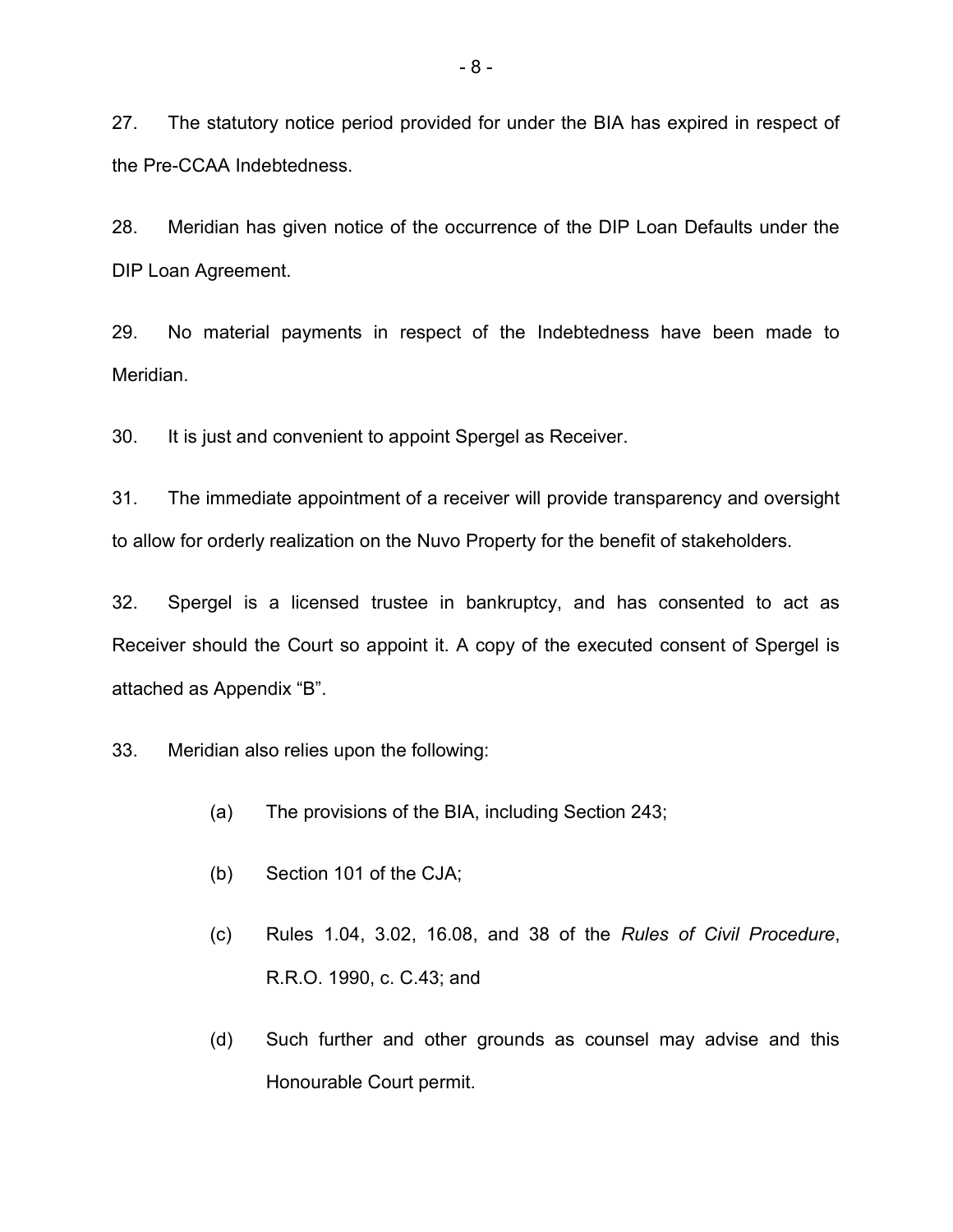THE FOLLOWING DOCUMENTARY EVIDENCE will be used at the hearing of the Application:

- (a) The affidavit of Bernhard Huber, sworn March 16, 2021 in the proceedings identified in the files of this Court as Court File No. CV-20-00636875- 00CL;
- (b) Such further and other evidence as the lawyers may advise and this Honourable Court may permit.

March 16, 2021 **GOWLING WLG (CANADA) LLP** 

Barristers & Solicitors 1 First Canadian Place 100 King Street West, Suite 1600 Toronto ON M5X 1G5

Clifton P. Prophet (LSO #34845K) Tel: 416-862-3509 Email: clifton.prophet@gowlingwlg.com

Heather Fisher (LSO# 75006L) Tel: (416) 369-7202 Email: heather.fisher@gowlingwlg.com

Tel: 416-862-7525 Fax: 416-862-7661

Lawyers for the Applicant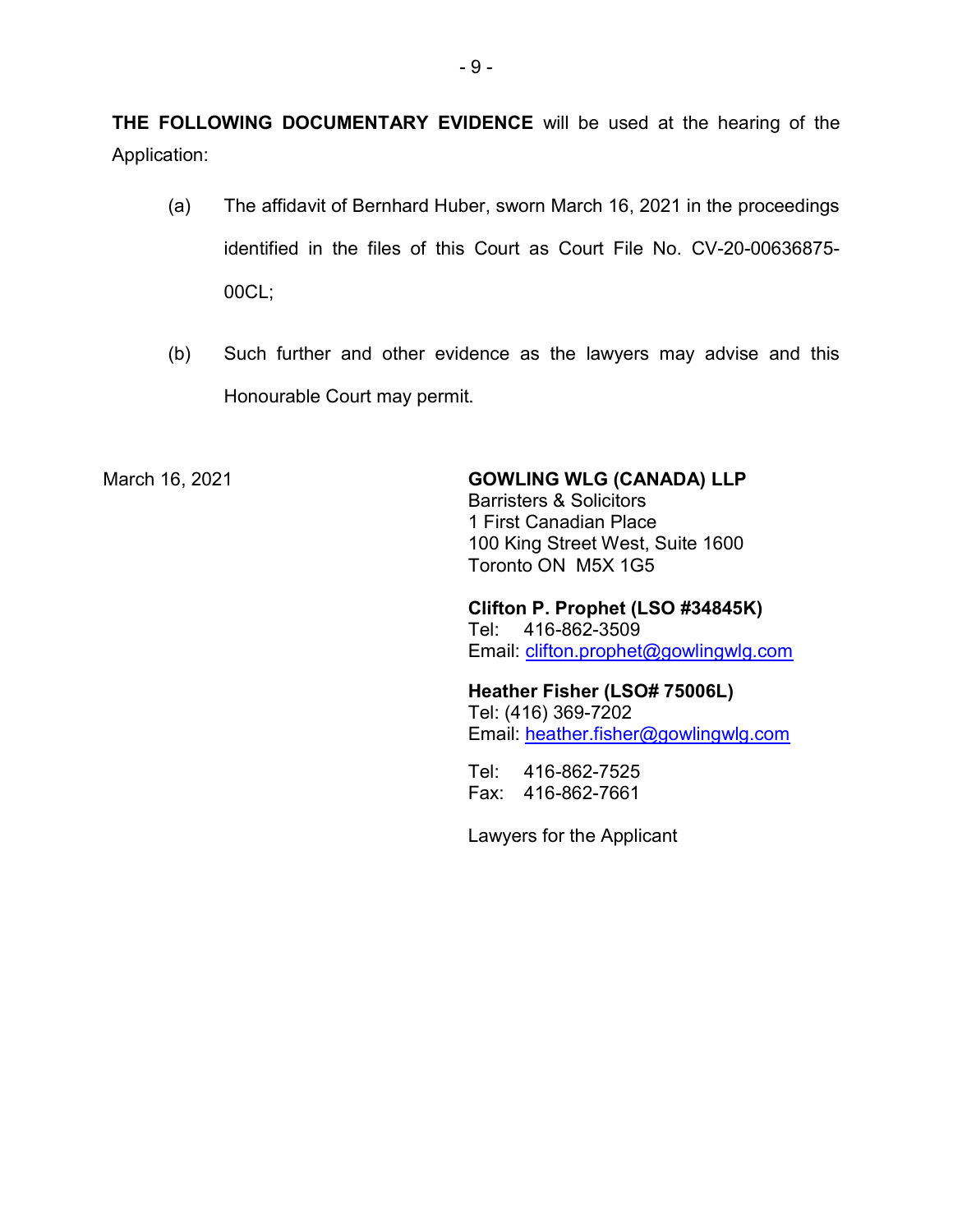### APPENDIX "A"

Court File No.: CV-21-

# ONTARIO SUPERIOR COURT OF JUSTICE COMMERCIAL LIST

| THE HONOURABLE          | THURSDAY, THE 18th |
|-------------------------|--------------------|
| <b>JUSTICE DIETRICH</b> | DAY OF MARCH, 2021 |

B E T W E E N :

## MERIDIAN CREDIT UNION LIMITED

Applicant

 $-$  and  $-$ 

2607380 ONTARIO INC.

Respondent

# ORDER (Appointing Receiver)

THIS APPLICATION made by the Applicant for an Order pursuant to section 243(1) of the Bankruptcy and Insolvency Act, R.S.C. 1985, c. B-3, as amended (the "BIA") and section 101 of the Courts of Justice Act, R.S.O. 1990, c. C.43, as amended (the "CJA") appointing msi Spergel Inc. ("Spergel") as receiver and manager (in such capacity, the "Receiver") without security, of all of the assets, undertakings and properties of 2607380 Ontario Inc. (the "Debtor") acquired for, or used in relation to a business carried on by the Debtor, was heard this day by judicial videoconference via Zoom due to the COVID-19 emergency.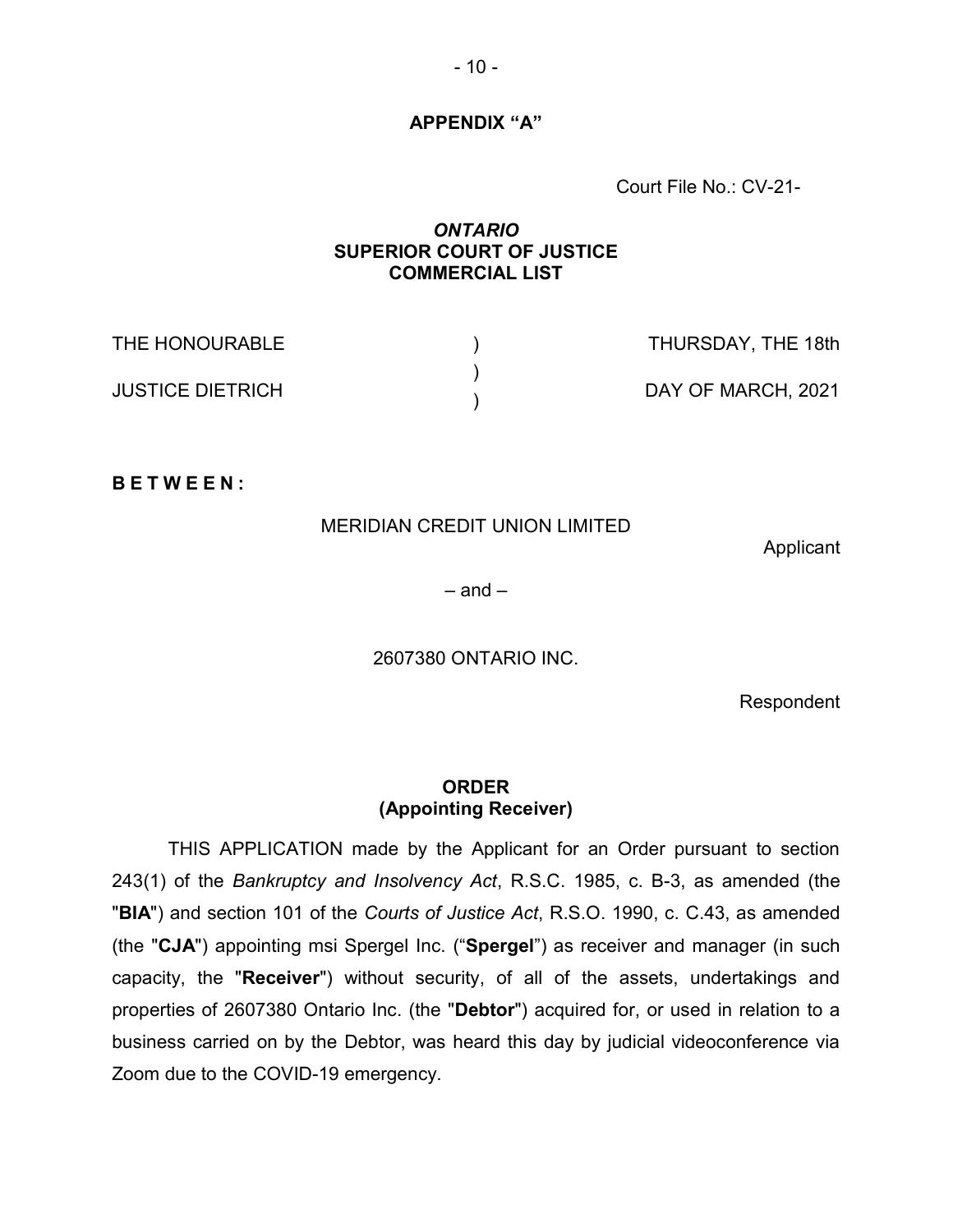ON READING the affidavit of Bernhard Huber sworn March 16, 2021 and the Exhibits thereto and on hearing the submissions of counsel for the Applicant, counsel for the Debtor, and those other parties listed on the counsel slip, no one else appearing for any other party although duly served as appears from the affidavit of service of Heather Fisher sworn March 16, 2021, and on reading the consent of Spergel to act as the Receiver,

# **SERVICE**

THIS COURT ORDERS that the time for service of the Notice of Application and the Application Record is hereby abridged and validated so that this motion is properly returnable today and hereby dispenses with further service thereof.

# APPOINTMENT

THIS COURT ORDERS that pursuant to section 243(1) of the BIA and section 101 of the CJA, Spergel is hereby appointed Receiver, without security, of all of the assets, undertakings and properties of the Debtor acquired for, or used in relation to a business carried on by the Debtor, and all proceeds thereof (collectively, the "**Property**"), including but not limited to the lands and premises listed in Schedule "B" (the "Nuvo Property").

# RECEIVER'S POWERS

THIS COURT ORDERS that the Receiver is hereby empowered and authorized, but not obligated, to act at once in respect of the Property and, without in any way limiting the generality of the foregoing, the Receiver is hereby expressly empowered and authorized to do any of the following where the Receiver considers it necessary or desirable:

- (a) to take possession of and exercise control over the Property and any and all proceeds, receipts and disbursements arising out of or from the Property;
- (b) to receive, preserve, and protect the Property, or any part or parts thereof, including, but not limited to, the changing of locks and security codes, the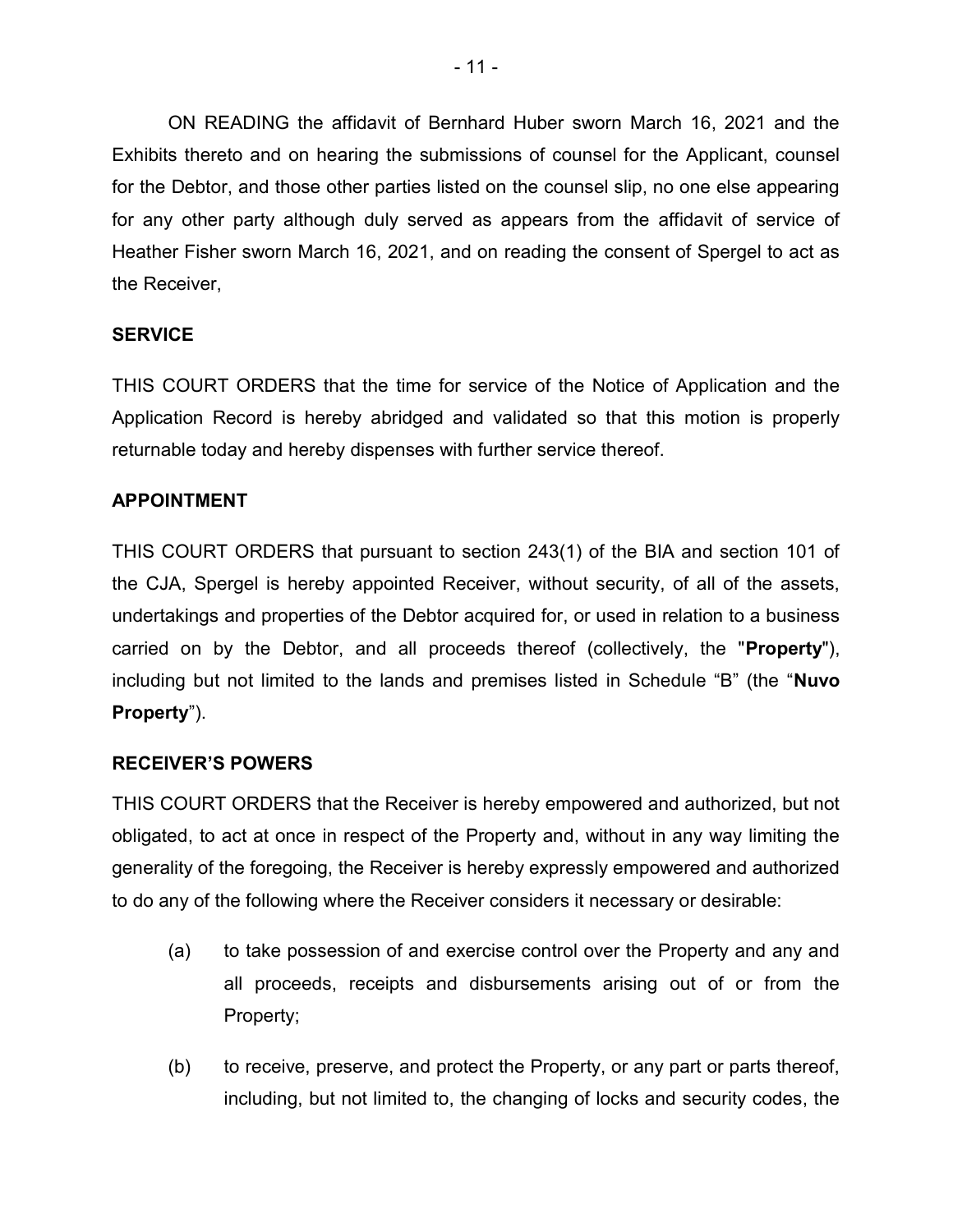relocating of Property to safeguard it, the engaging of independent security personnel, the taking of physical inventories and the placement of such insurance coverage as may be necessary or desirable;

- (c) to manage, operate, and carry on the business of the Debtor, including the powers to enter into any agreements, incur any obligations in the ordinary course of business, cease to carry on all or any part of the business, or cease to perform any contracts of the Debtor;
- (d) to engage consultants, appraisers, agents, real estate brokers, experts, auditors, accountants, managers, counsel and such other persons from time to time and on whatever basis, including on a temporary basis, to assist with the exercise of the Receiver's powers and duties, including without limitation those conferred by this Order;
- (e) to purchase or lease such machinery, equipment, inventories, supplies, premises or other assets to continue the business of the Debtor or any part or parts thereof;
- (f) to receive and collect all monies and accounts now owed or hereafter owing to the Debtor and to exercise all remedies of the Debtor in collecting such monies, including, without limitation, to enforce any security held by the Debtor;
- (g) to settle, extend or compromise any indebtedness owing to the Debtor;
- (h) to execute, assign, issue and endorse documents of whatever nature in respect of any of the Property, whether in the Receiver's name or in the name and on behalf of the Debtor, for any purpose pursuant to this Order;
- (i) to initiate, prosecute and continue the prosecution of any and all proceedings and to defend all proceedings now pending or hereafter instituted with respect to the Debtor, the Property or the Receiver, and to settle or compromise any such proceedings. The authority hereby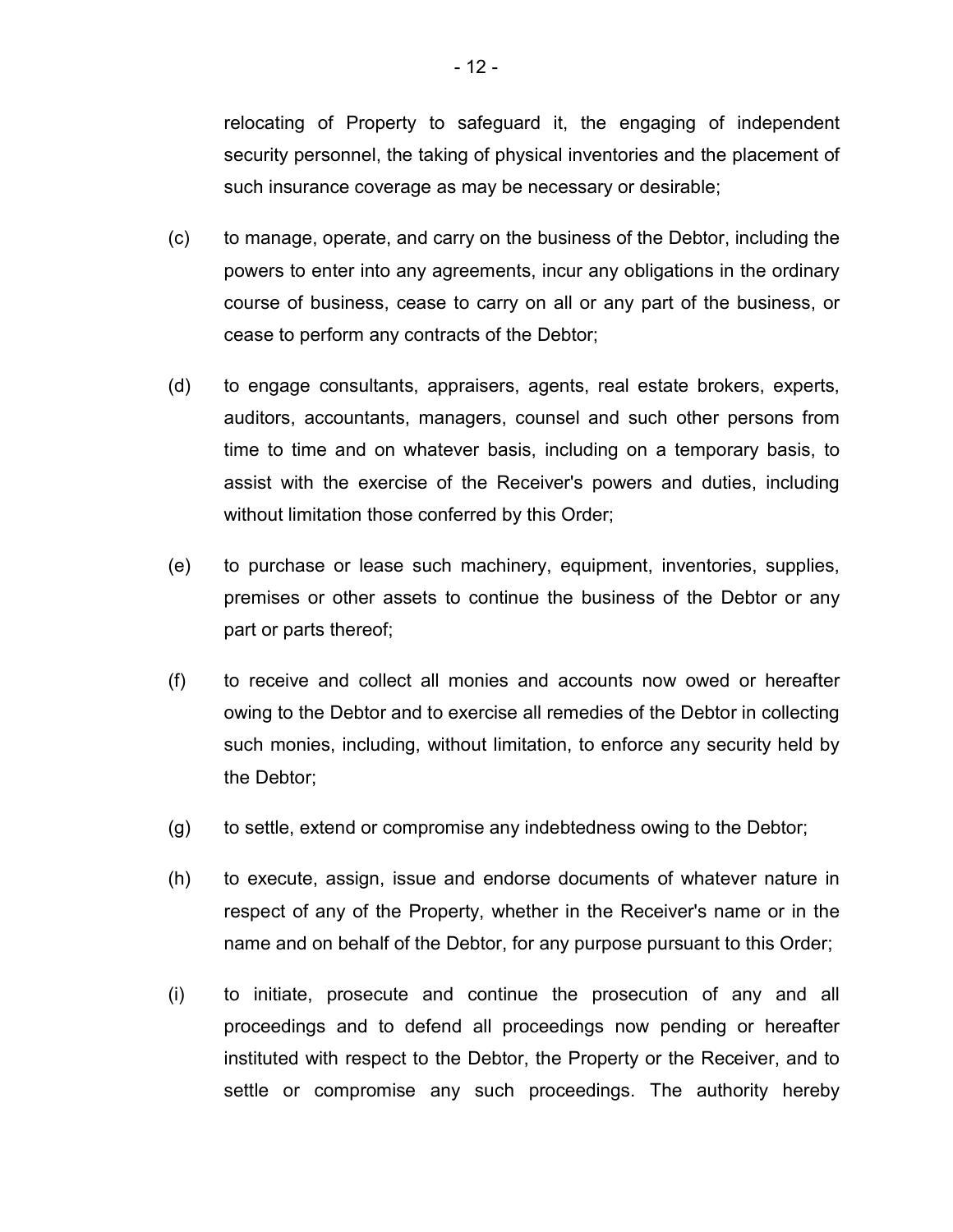conveyed shall extend to such appeals or applications for judicial review in respect of any order or judgment pronounced in any such proceeding;

- (j) to market and sell any or all of the Property, including advertising and soliciting offers in respect of the Property or any part or parts thereof and negotiating such terms and conditions of sale as the Receiver in its discretion may deem appropriate;
- (k) to sell, convey, transfer, lease or assign the Property or any part or parts thereof out of the ordinary course of business,
	- (i) without the approval of this Court in respect of any transaction not exceeding \$50,000, provided that the aggregate consideration for all such transactions does not exceed \$250,000; and
	- (ii) with the approval of this Court in respect of any transaction in which the purchase price or the aggregate purchase price exceeds the applicable amount set out in the preceding clause;

and in each such case notice under subsection 63(4) of the Ontario Personal Property Security Act or section 31 of the Ontario Mortgages Act, as the case may be, shall not be required.

- (l) to apply for any vesting order or other orders necessary to convey the Property or any part or parts thereof to a purchaser or purchasers thereof, free and clear of any liens or encumbrances affecting such Property;
- (m) to report to, meet with and discuss with such affected Persons (as defined below) as the Receiver deems appropriate on all matters relating to the Property and the receivership, and to share information, subject to such terms as to confidentiality as the Receiver deems advisable;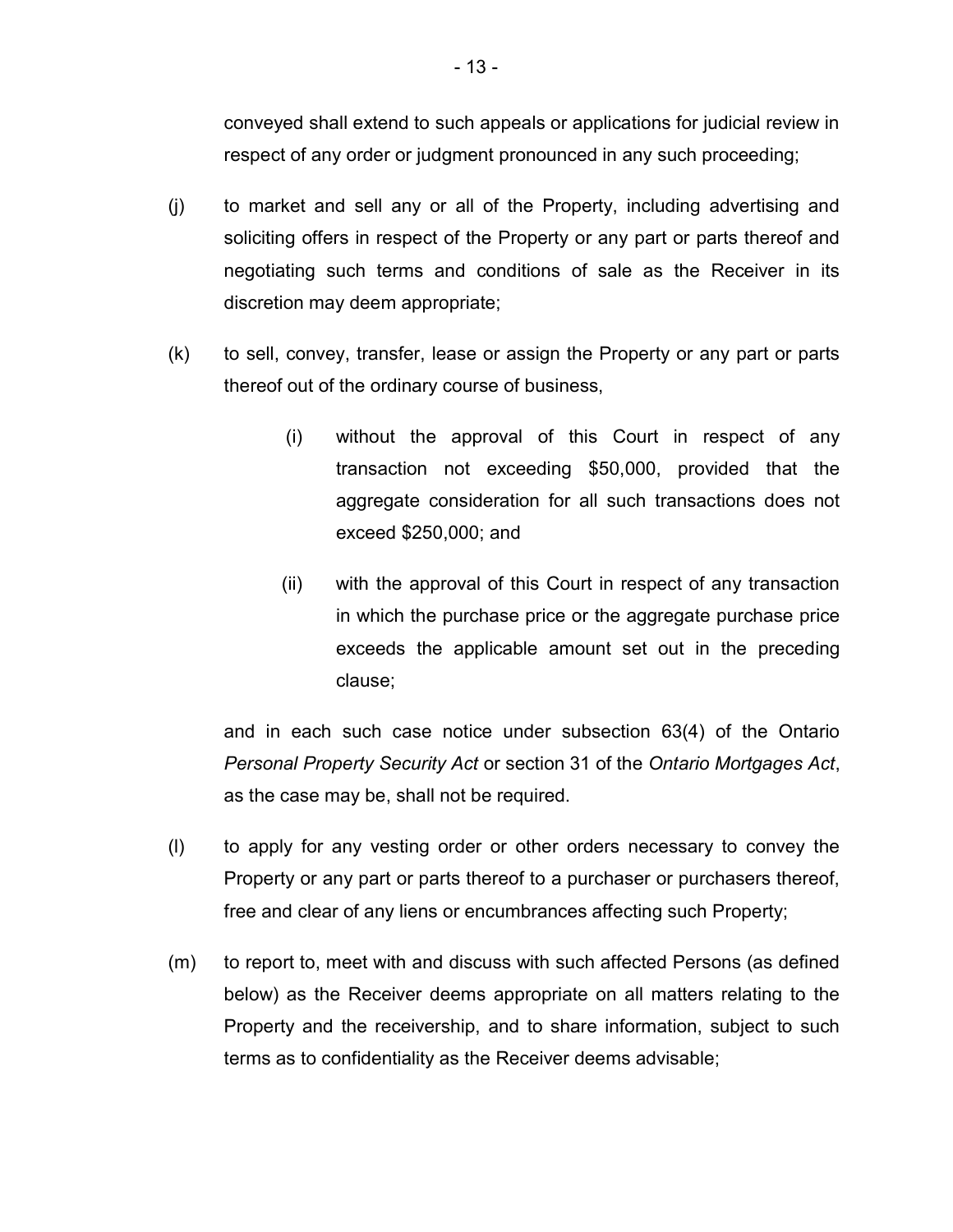- (n) to register a copy of this Order and any other Orders in respect of the Property against title to any of the Property, including as against Real Property;
- (o) to apply for any permits, licences, approvals or permissions as may be required by any governmental authority and any renewals thereof for and on behalf of and, if thought desirable by the Receiver, in the name of the Debtor;
- (p) to enter into agreements with any trustee in bankruptcy appointed in respect of the Debtor, including, without limiting the generality of the foregoing, the ability to enter into occupation agreements for any property owned or leased by the Debtor;
- (q) to exercise any shareholder, partnership, joint venture or other rights which the Debtor may have; and
- (r) to take any steps reasonably incidental to the exercise of these powers or the performance of any statutory obligations.

and in each case where the Receiver takes any such actions or steps, it shall be exclusively authorized and empowered to do so, to the exclusion of all other Persons (as defined below), including the Debtor, and without interference from any other Person.

# DUTY TO PROVIDE ACCESS AND CO-OPERATION TO THE RECEIVER

THIS COURT ORDERS that (i) the Debtor, (ii) all of its current and former directors, officers, employees, agents, accountants, legal counsel and shareholders, and all other persons acting on its instructions or behalf, and (iii) all other individuals, firms, corporations, governmental bodies or agencies, or other entities having notice of this Order (all of the foregoing, collectively, being "Persons" and each being a "Person") shall forthwith advise the Receiver of the existence of any Property in such Person's possession or control, shall grant immediate and continued access to the Property to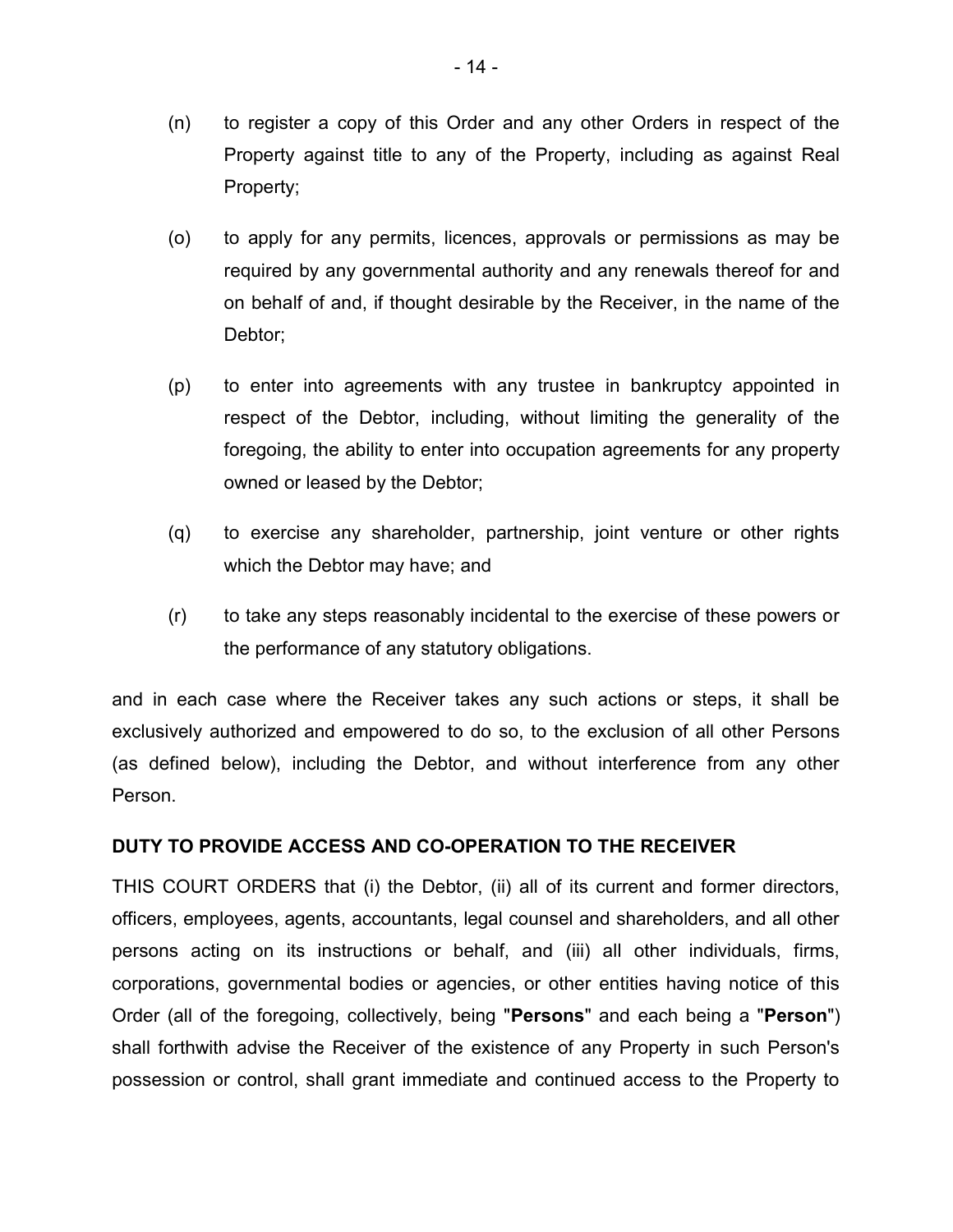the Receiver, and shall deliver all such Property to the Receiver upon the Receiver's request.

THIS COURT ORDERS that all Persons shall forthwith advise the Receiver of the existence of any books, documents, securities, contracts, orders, corporate and accounting records, and any other papers, records and information of any kind related to the business or affairs of the Debtor, and any computer programs, computer tapes, computer disks, or other data storage media containing any such information (the foregoing, collectively, the "Records") in that Person's possession or control, and shall provide to the Receiver or permit the Receiver to make, retain and take away copies thereof and grant to the Receiver unfettered access to and use of accounting, computer, software and physical facilities relating thereto, provided however that nothing in this paragraph 5 or in paragraph 6 of this Order shall require the delivery of Records, or the granting of access to Records, which may not be disclosed or provided to the Receiver due to the privilege attaching to solicitor-client communication or due to statutory provisions prohibiting such disclosure.

THIS COURT ORDERS that if any Records are stored or otherwise contained on a computer or other electronic system of information storage, whether by independent service provider or otherwise, all Persons in possession or control of such Records shall forthwith give unfettered access to the Receiver for the purpose of allowing the Receiver to recover and fully copy all of the information contained therein whether by way of printing the information onto paper or making copies of computer disks or such other manner of retrieving and copying the information as the Receiver in its discretion deems expedient, and shall not alter, erase or destroy any Records without the prior written consent of the Receiver. Further, for the purposes of this paragraph, all Persons shall provide the Receiver with all such assistance in gaining immediate access to the information in the Records as the Receiver may in its discretion require including providing the Receiver with instructions on the use of any computer or other system and providing the Receiver with any and all access codes, account names and account numbers that may be required to gain access to the information.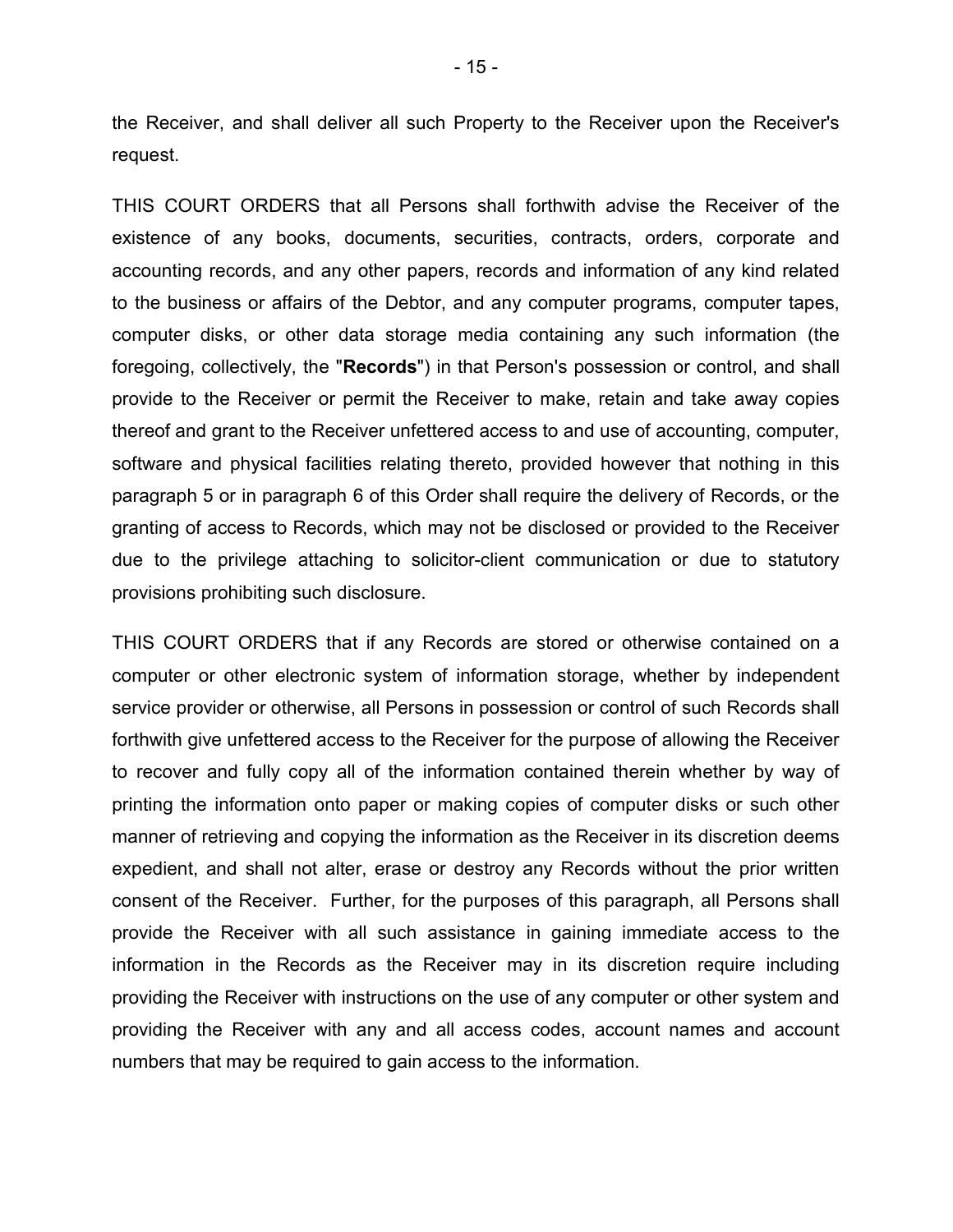THIS COURT ORDERS that the Receiver shall provide each of the relevant landlords with notice of the Receiver's intention to remove any fixtures from any leased premises at least seven (7) days prior to the date of the intended removal. The relevant landlord shall be entitled to have a representative present in the leased premises to observe such removal and, if the landlord disputes the Receiver's entitlement to remove any such fixture under the provisions of the lease, such fixture shall remain on the premises and shall be dealt with as agreed between any applicable secured creditors, such landlord and the Receiver, or by further Order of this Court upon application by the Receiver on at least two (2) days notice to such landlord and any such secured creditors.

# NO PROCEEDINGS AGAINST THE RECEIVER

THIS COURT ORDERS that no proceeding or enforcement process in any court or tribunal (each, a "Proceeding"), shall be commenced or continued against the Receiver except with the written consent of the Receiver or with leave of this Court.

# NO PROCEEDINGS AGAINST THE DEBTOR OR THE PROPERTY

THIS COURT ORDERS that no Proceeding against or in respect of the Debtor or the Property shall be commenced or continued except with the written consent of the Receiver or with leave of this Court and any and all Proceedings currently under way against or in respect of the Debtor or the Property are hereby stayed and suspended pending further Order of this Court.

# NO EXERCISE OF RIGHTS OR REMEDIES

THIS COURT ORDERS that all rights and remedies against the Debtor, the Receiver, or affecting the Property, are hereby stayed and suspended except with the written consent of the Receiver or leave of this Court, provided however that this stay and suspension does not apply in respect of any "eligible financial contract" as defined in the BIA, and further provided that nothing in this paragraph shall (i) empower the Receiver or the Debtor to carry on any business which the Debtor is not lawfully entitled to carry on, (ii) exempt the Receiver or the Debtor from compliance with statutory or regulatory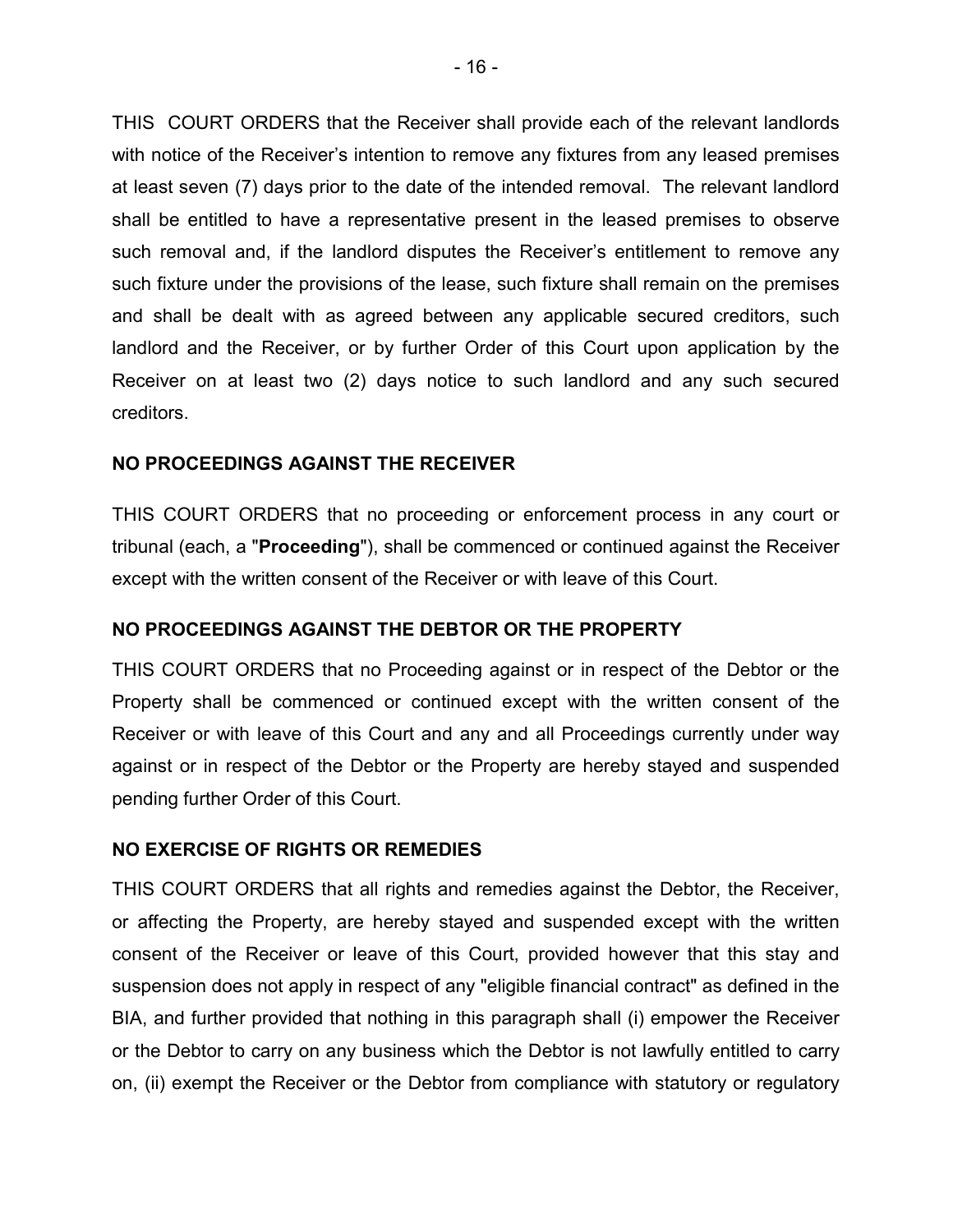provisions relating to health, safety or the environment, (iii) prevent the filing of any registration to preserve or perfect a security interest, or (iv) prevent the registration of a claim for lien.

# NO INTERFERENCE WITH THE RECEIVER

THIS COURT ORDERS that no Person shall discontinue, fail to honour, alter, interfere with, repudiate, terminate or cease to perform any right, renewal right, contract, agreement, licence or permit in favour of or held by the Debtor, without written consent of the Receiver or leave of this Court.

## CONTINUATION OF SERVICES

THIS COURT ORDERS that all Persons having oral or written agreements with the Debtor or statutory or regulatory mandates for the supply of goods and/or services, including without limitation, all computer software, communication and other data services, centralized banking services, payroll services, insurance, transportation services, utility or other services to the Debtor are hereby restrained until further Order of this Court from discontinuing, altering, interfering with or terminating the supply of such goods or services as may be required by the Receiver, and that the Receiver shall be entitled to the continued use of the Debtor's current telephone numbers, facsimile numbers, internet addresses and domain names, provided in each case that the normal prices or charges for all such goods or services received after the date of this Order are paid by the Receiver in accordance with normal payment practices of the Debtor or such other practices as may be agreed upon by the supplier or service provider and the Receiver, or as may be ordered by this Court.

# RECEIVER TO HOLD FUNDS

THIS COURT ORDERS that all funds, monies, cheques, instruments, and other forms of payments received or collected by the Receiver from and after the making of this Order from any source whatsoever, including without limitation the sale of all or any of the Property and the collection of any accounts receivable in whole or in part, whether in existence on the date of this Order or hereafter coming into existence, shall be deposited into one or more new accounts to be opened by the Receiver (the "Post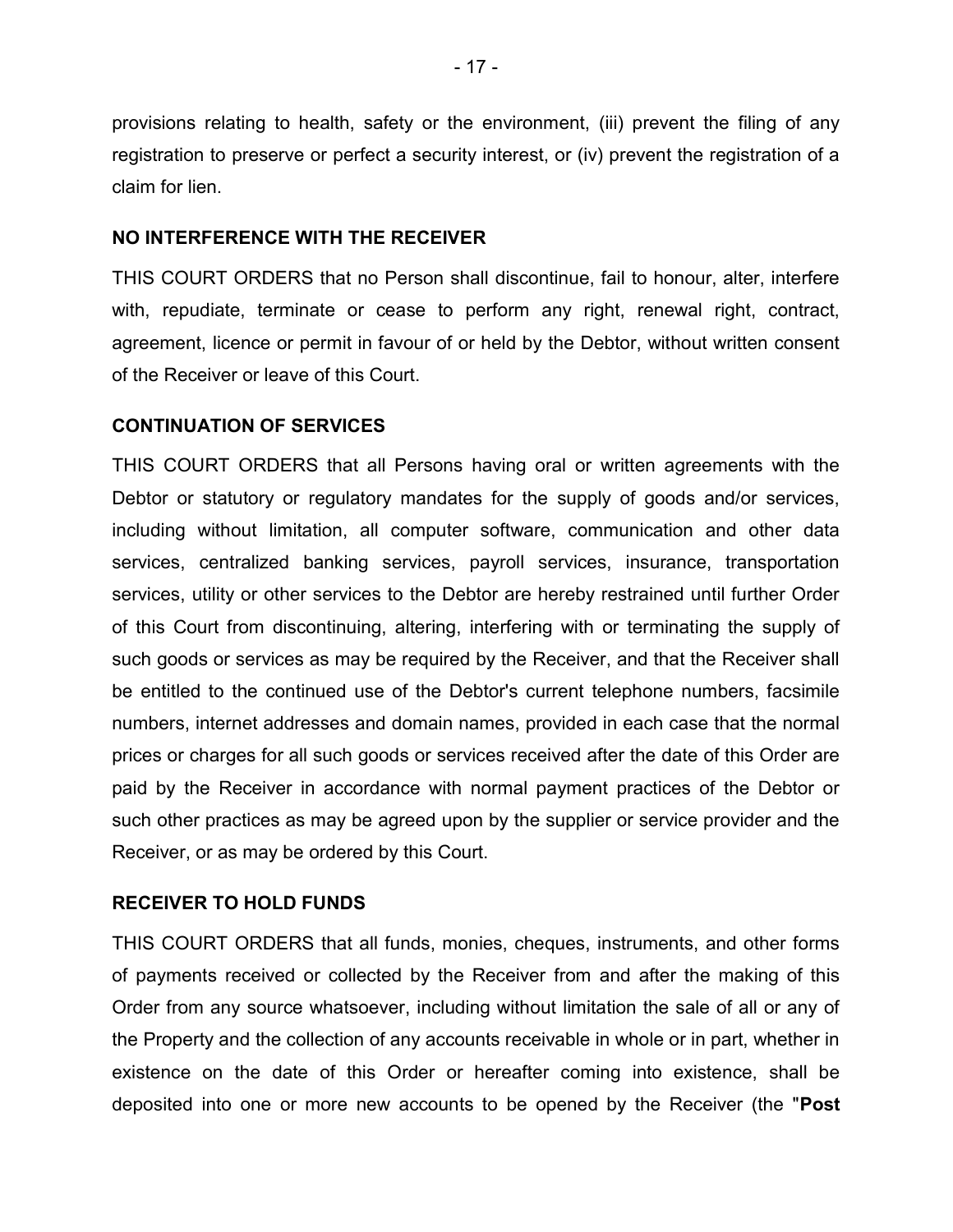Receivership Accounts") and the monies standing to the credit of such Post Receivership Accounts from time to time, net of any disbursements provided for herein, shall be held by the Receiver to be paid in accordance with the terms of this Order or any further Order of this Court.

#### EMPLOYEES

THIS COURT ORDERS that all employees of the Debtor shall remain the employees of the Debtor until such time as the Receiver, on the Debtor's behalf, may terminate the employment of such employees. The Receiver shall not be liable for any employeerelated liabilities, including any successor employer liabilities as provided for in section 14.06(1.2) of the BIA, other than such amounts as the Receiver may specifically agree in writing to pay, or in respect of its obligations under sections 81.4(5) or 81.6(3) of the BIA or under the Wage Earner Protection Program Act.

## PIPEDA

THIS COURT ORDERS that, pursuant to clause 7(3)(c) of the Canada Personal Information Protection and Electronic Documents Act, the Receiver shall disclose personal information of identifiable individuals to prospective purchasers or bidders for the Property and to their advisors, but only to the extent desirable or required to negotiate and attempt to complete one or more sales of the Property (each, a "Sale"). Each prospective purchaser or bidder to whom such personal information is disclosed shall maintain and protect the privacy of such information and limit the use of such information to its evaluation of the Sale, and if it does not complete a Sale, shall return all such information to the Receiver, or in the alternative destroy all such information. The purchaser of any Property shall be entitled to continue to use the personal information provided to it, and related to the Property purchased, in a manner which is in all material respects identical to the prior use of such information by the Debtor, and shall return all other personal information to the Receiver, or ensure that all other personal information is destroyed.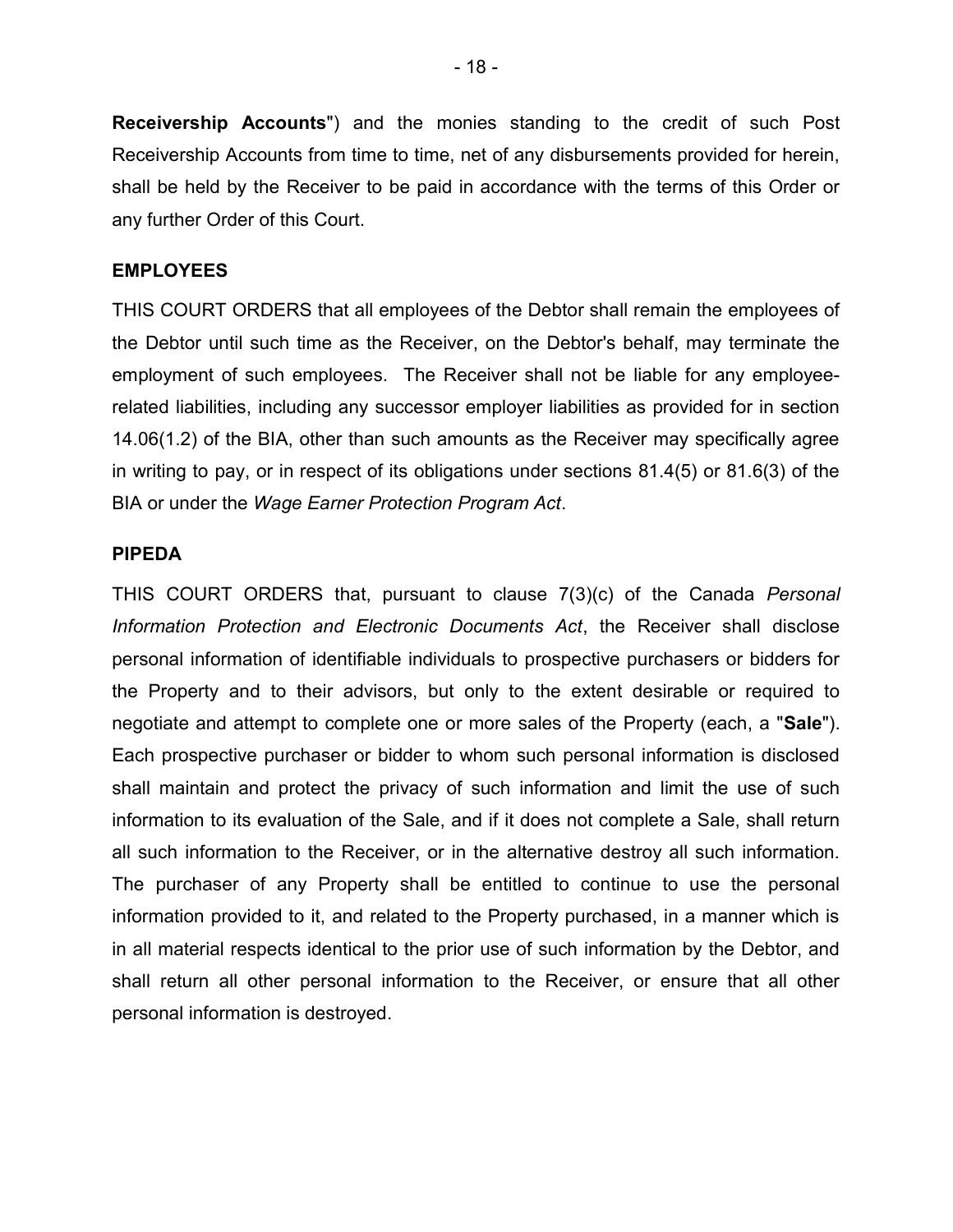#### LIMITATION ON ENVIRONMENTAL LIABILITIES

THIS COURT ORDERS that nothing herein contained shall require the Receiver to occupy or to take control, care, charge, possession or management (separately and/or collectively, "Possession") of any of the Property that might be environmentally contaminated, might be a pollutant or a contaminant, or might cause or contribute to a spill, discharge, release or deposit of a substance contrary to any federal, provincial or other law respecting the protection, conservation, enhancement, remediation or rehabilitation of the environment or relating to the disposal of waste or other contamination including, without limitation, the Canadian Environmental Protection Act, the Ontario Environmental Protection Act, the Ontario Water Resources Act, or the Ontario Occupational Health and Safety Act and regulations thereunder (the "Environmental Legislation"), provided however that nothing herein shall exempt the Receiver from any duty to report or make disclosure imposed by applicable Environmental Legislation. The Receiver shall not, as a result of this Order or anything done in pursuance of the Receiver's duties and powers under this Order, be deemed to be in Possession of any of the Property within the meaning of any Environmental Legislation, unless it is actually in possession.

#### LIMITATION ON THE RECEIVER'S LIABILITY

THIS COURT ORDERS that the Receiver shall incur no liability or obligation as a result of its appointment or the carrying out the provisions of this Order, save and except for any gross negligence or wilful misconduct on its part, or in respect of its obligations under sections 81.4(5) or 81.6(3) of the BIA or under the Wage Earner Protection Program Act. Nothing in this Order shall derogate from the protections afforded the Receiver by section 14.06 of the BIA or by any other applicable legislation.

#### RECEIVER'S ACCOUNTS

THIS COURT ORDERS that the Receiver and counsel to the Receiver shall be paid their reasonable fees and disbursements, in each case at their standard rates and charges unless otherwise ordered by the Court on the passing of accounts, and that the Receiver and counsel to the Receiver shall be entitled to and are hereby granted a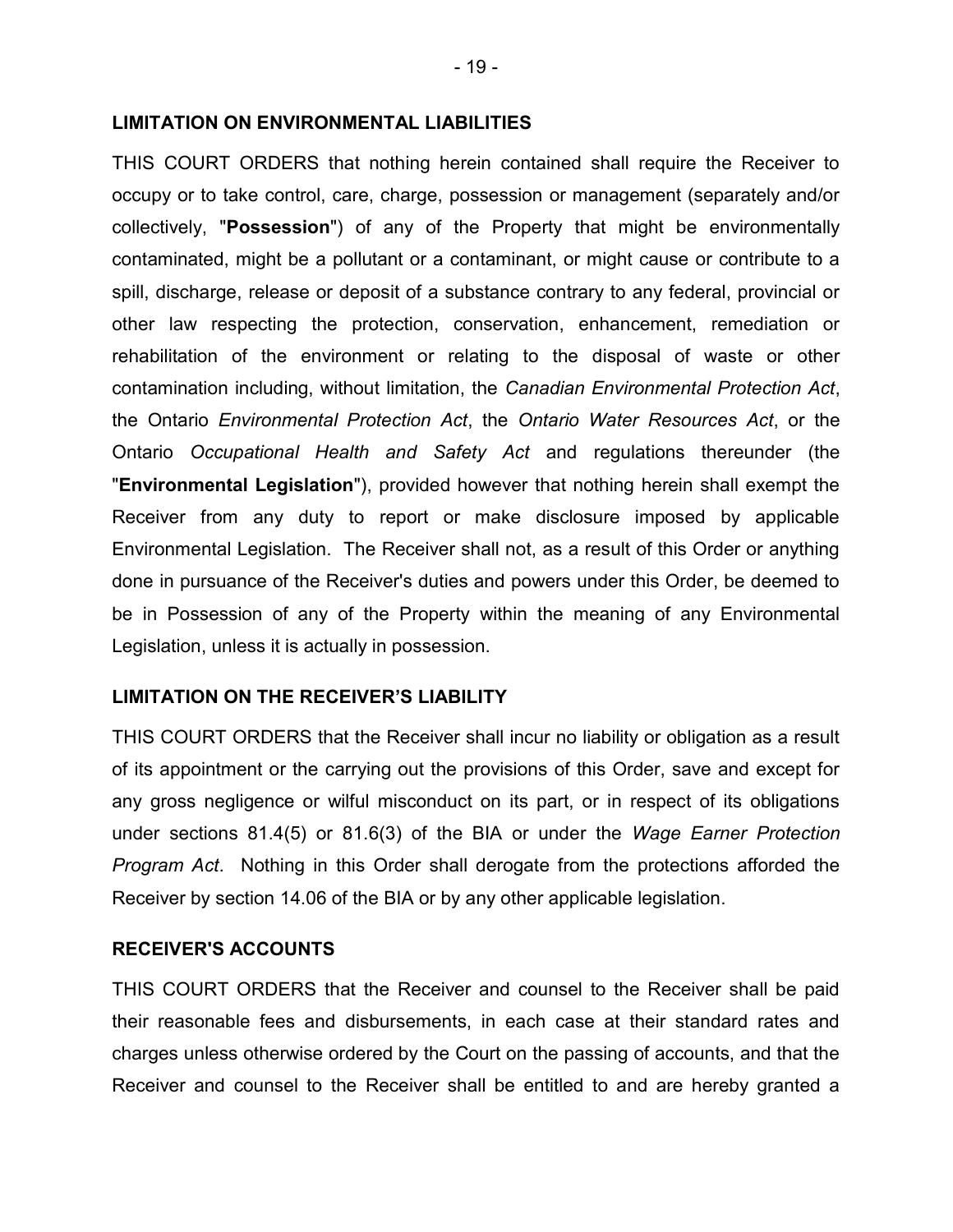charge (the "Receiver's Charge") on the Property, as security for such fees and disbursements, both before and after the making of this Order in respect of these proceedings, and that the Receiver's Charge shall form a first charge on the Property in priority to all security interests, trusts, liens, charges and encumbrances, statutory or otherwise, in favour of any Person, but subject to sections 14.06(7), 81.4(4), and 81.6(2) of the BIA.

THIS COURT ORDERS that the Receiver and its legal counsel shall pass its accounts from time to time, and for this purpose the accounts of the Receiver and its legal counsel are hereby referred to a judge of the Commercial List of the Ontario Superior Court of Justice.

THIS COURT ORDERS that prior to the passing of its accounts, the Receiver shall be at liberty from time to time to apply reasonable amounts, out of the monies in its hands, against its fees and disbursements, including legal fees and disbursements, incurred at the standard rates and charges of the Receiver or its counsel, and such amounts shall constitute advances against its remuneration and disbursements when and as approved by this Court.

# FUNDING OF THE RECEIVERSHIP

THIS COURT ORDERS that the Receiver be at liberty and it is hereby empowered to borrow by way of a revolving credit or otherwise, such monies from time to time as it may consider necessary or desirable, provided that the outstanding principal amount does not exceed \$500,000 (or such greater amount as this Court may by further Order authorize) at any time, at such rate or rates of interest as it deems advisable for such period or periods of time as it may arrange, for the purpose of funding the exercise of the powers and duties conferred upon the Receiver by this Order, including interim expenditures. The whole of the Property shall be and is hereby charged by way of a fixed and specific charge (the "Receiver's Borrowings Charge") as security for the payment of the monies borrowed, together with interest and charges thereon, in priority to all security interests, trusts, liens, charges and encumbrances, statutory or otherwise,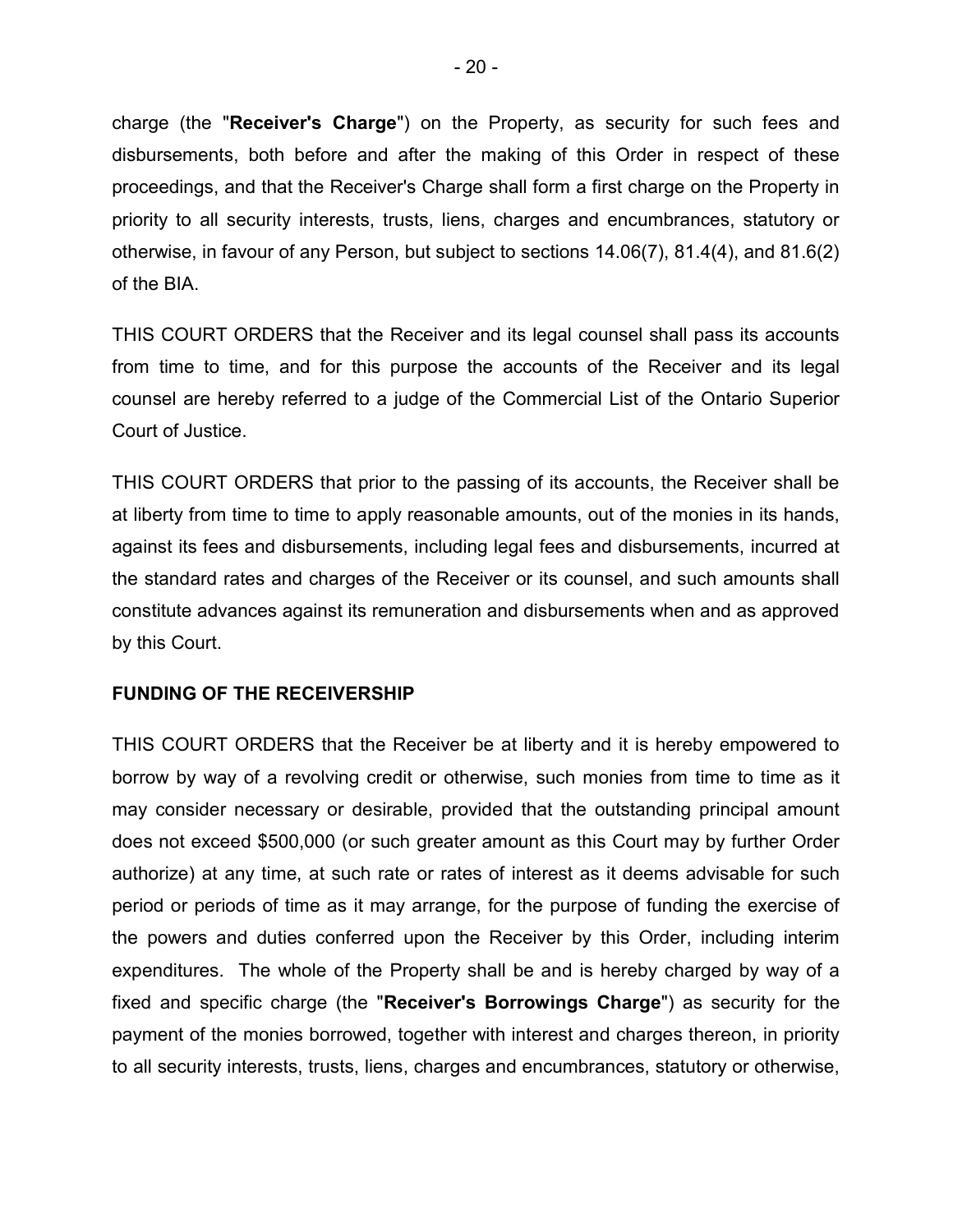in favour of any Person, but subordinate in priority to the Receiver's Charge and the charges as set out in sections  $14.06(7)$ ,  $81.4(4)$ , and  $81.6(2)$  of the BIA.

THIS COURT ORDERS that neither the Receiver's Borrowings Charge nor any other security granted by the Receiver in connection with its borrowings under this Order shall be enforced without leave of this Court.

THIS COURT ORDERS that the Receiver is at liberty and authorized to issue certificates substantially in the form annexed as Schedule "A" hereto (the "Receiver's Certificates") for any amount borrowed by it pursuant to this Order.

THIS COURT ORDERS that the monies from time to time borrowed by the Receiver pursuant to this Order or any further order of this Court and any and all Receiver's Certificates evidencing the same or any part thereof shall rank on a *pari passu* basis, unless otherwise agreed to by the holders of any prior issued Receiver's Certificates.

# SERVICE AND NOTICE

THIS COURT ORDERS that the E-Service Protocol of the Commercial List (the "Protocol") is approved and adopted by reference herein and, in this proceeding, the service of documents made in accordance with the Protocol (which can be found on the Commercial List website at http://www.ontariocourts.ca/scj/practice/practicedirections/toronto/e-service-protocol/) shall be valid and effective service. Subject to Rule 17.05 this Order shall constitute an order for substituted service pursuant to Rule 16.04 of the Rules of Civil Procedure. Subject to Rule 3.01(d) of the Rules of Civil Procedure and paragraph 21 of the Protocol, service of documents in accordance with the Protocol will be effective on transmission. This Court further orders that a Case Website shall be established in accordance with the Protocol with the following URL '<URL>'.

THIS COURT ORDERS that if the service or distribution of documents in accordance with the Protocol is not practicable, the Receiver is at liberty to serve or distribute this Order, any other materials and orders in these proceedings, any notices or other correspondence, by forwarding true copies thereof by prepaid ordinary mail, courier,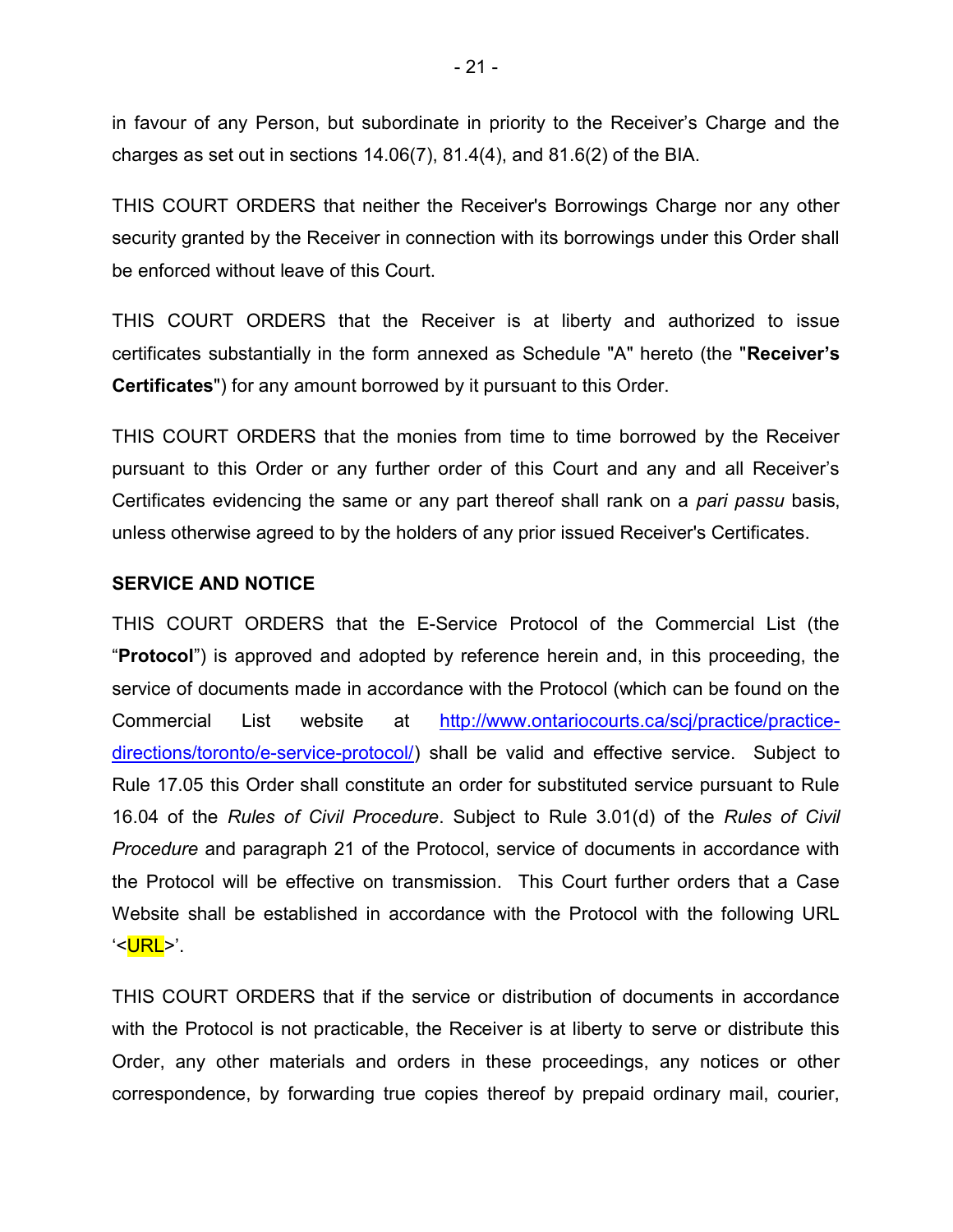personal delivery or facsimile transmission to the Debtor's creditors or other interested parties at their respective addresses as last shown on the records of the Debtor and that any such service or distribution by courier, personal delivery or facsimile transmission shall be deemed to be received on the next business day following the date of forwarding thereof, or if sent by ordinary mail, on the third business day after mailing.

# **GENERAL**

THIS COURT ORDERS that the Receiver may from time to time apply to this Court for advice and directions in the discharge of its powers and duties hereunder.

THIS COURT ORDERS that nothing in this Order shall prevent the Receiver from acting as a trustee in bankruptcy of the Debtor.

THIS COURT HEREBY REQUESTS the aid and recognition of any court, tribunal, regulatory or administrative body having jurisdiction in Canada or in the United States to give effect to this Order and to assist the Receiver and its agents in carrying out the terms of this Order. All courts, tribunals, regulatory and administrative bodies are hereby respectfully requested to make such orders and to provide such assistance to the Receiver, as an officer of this Court, as may be necessary or desirable to give effect to this Order or to assist the Receiver and its agents in carrying out the terms of this **Order** 

THIS COURT ORDERS that the Receiver be at liberty and is hereby authorized and empowered to apply to any court, tribunal, regulatory or administrative body, wherever located, for the recognition of this Order and for assistance in carrying out the terms of this Order, and that the Receiver is authorized and empowered to act as a representative in respect of the within proceedings for the purpose of having these proceedings recognized in a jurisdiction outside Canada.

THIS COURT ORDERS that the Applicant shall have its costs of this motion, up to and including entry and service of this Order, provided for by the terms of the Applicant's security or, if not so provided by the Applicant's security, then on a substantial indemnity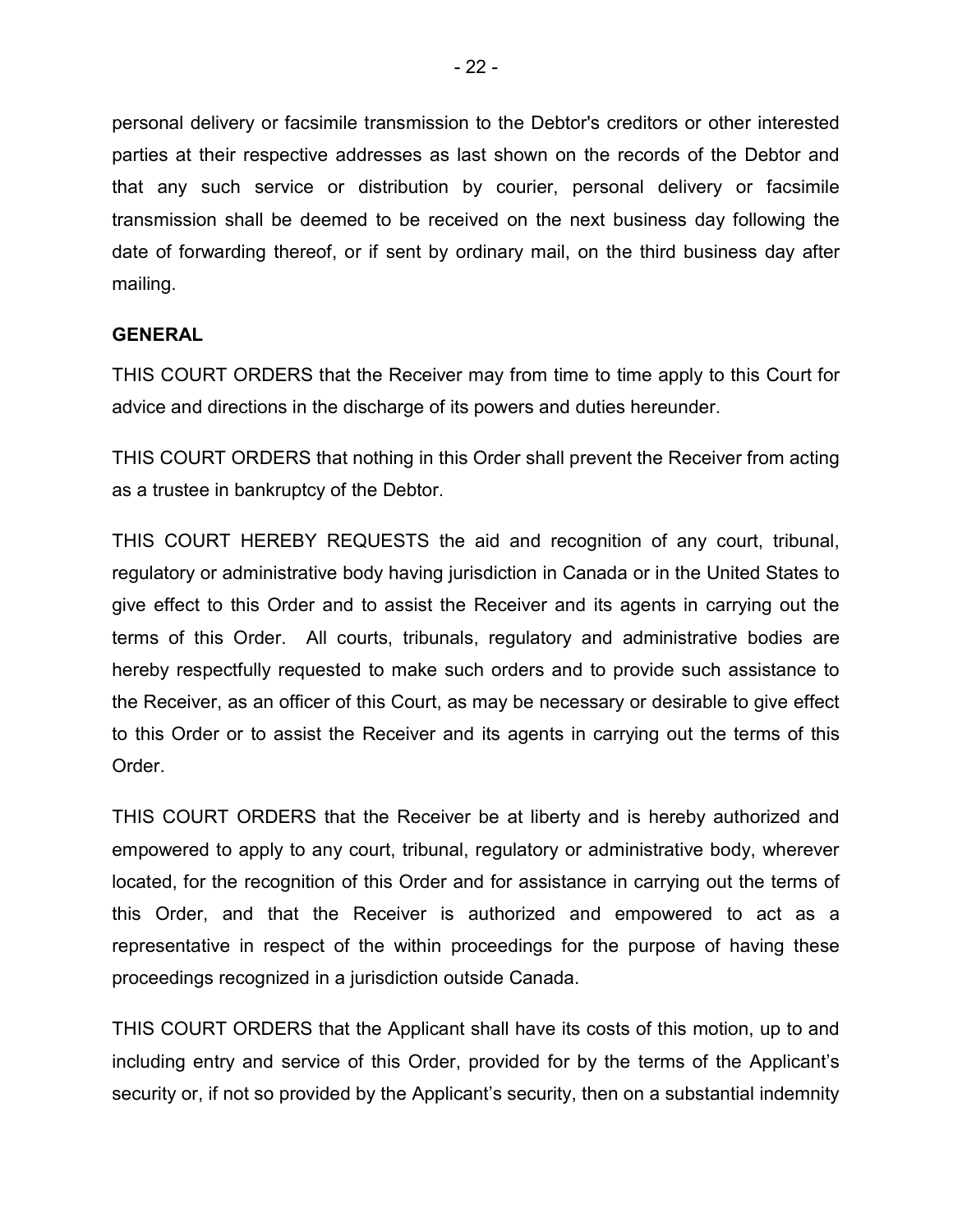basis to be paid by the Receiver from the Debtor's estate with such priority and at such time as this Court may determine.

THIS COURT ORDERS that any interested party may apply to this Court to vary or amend this Order on not less than seven (7) days' notice to the Receiver and to any other party likely to be affected by the order sought or upon such other notice, if any, as this Court may order.

 $\mathcal{L}_\text{max}$  , and the set of the set of the set of the set of the set of the set of the set of the set of the set of the set of the set of the set of the set of the set of the set of the set of the set of the set of the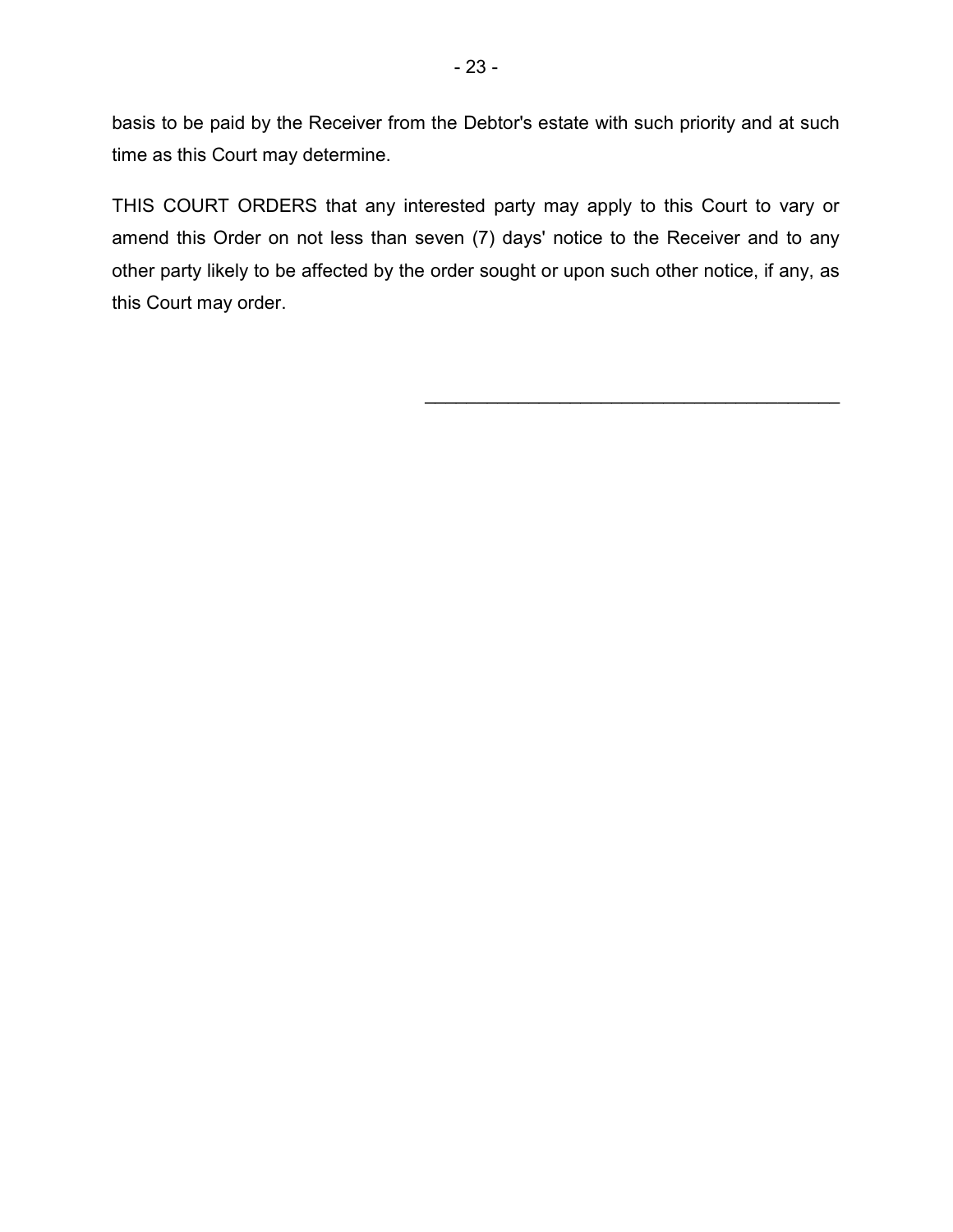# SCHEDULE "A"

### RECEIVER CERTIFICATE

# CERTIFICATE NO. \_\_\_\_\_\_\_\_\_\_\_\_\_\_\_\_

AMOUNT \$\_\_\_\_\_\_\_\_\_\_\_\_\_\_\_\_\_\_\_\_\_

1. THIS IS TO CERTIFY that msi Spergel Inc., the receiver (the "Receiver") of the assets, undertakings and properties of 2607380 Ontario Inc. acquired for, or used in relation to a business carried on by the Debtor, including all proceeds thereof (collectively, the "Property") appointed by Order of the Ontario Superior Court of Justice (Commercial List) (the "Court") dated the \_\_\_ day of \_\_\_\_\_\_, 2021 (the "Order") made in an action having Court file number - - , has received as such Receiver from the holder of this certificate (the "Lender") the principal sum of \$ being part of the total principal sum of \$\_\_\_\_\_\_\_\_\_\_\_ which the Receiver is authorized to borrow under and pursuant to the Order.

The principal sum evidenced by this certificate is payable on demand by the Lender with interest thereon calculated and compounded [daily][monthly not in advance on the day of each month] after the date hereof at a notional rate per annum equal to the rate of five (5) per cent above the prime commercial lending rate of Meridian Credit Union from time to time.

Such principal sum with interest thereon is, by the terms of the Order, together with the principal sums and interest thereon of all other certificates issued by the Receiver pursuant to the Order or to any further order of the Court, a charge upon the whole of the Property, in priority to the security interests of any other person, but subject to the priority of the charges set out in the Order and in the Bankruptcy and Insolvency Act, and the right of the Receiver to indemnify itself out of such Property in respect of its remuneration and expenses.

All sums payable in respect of principal and interest under this certificate are payable at the main office of the Lender at Toronto, Ontario.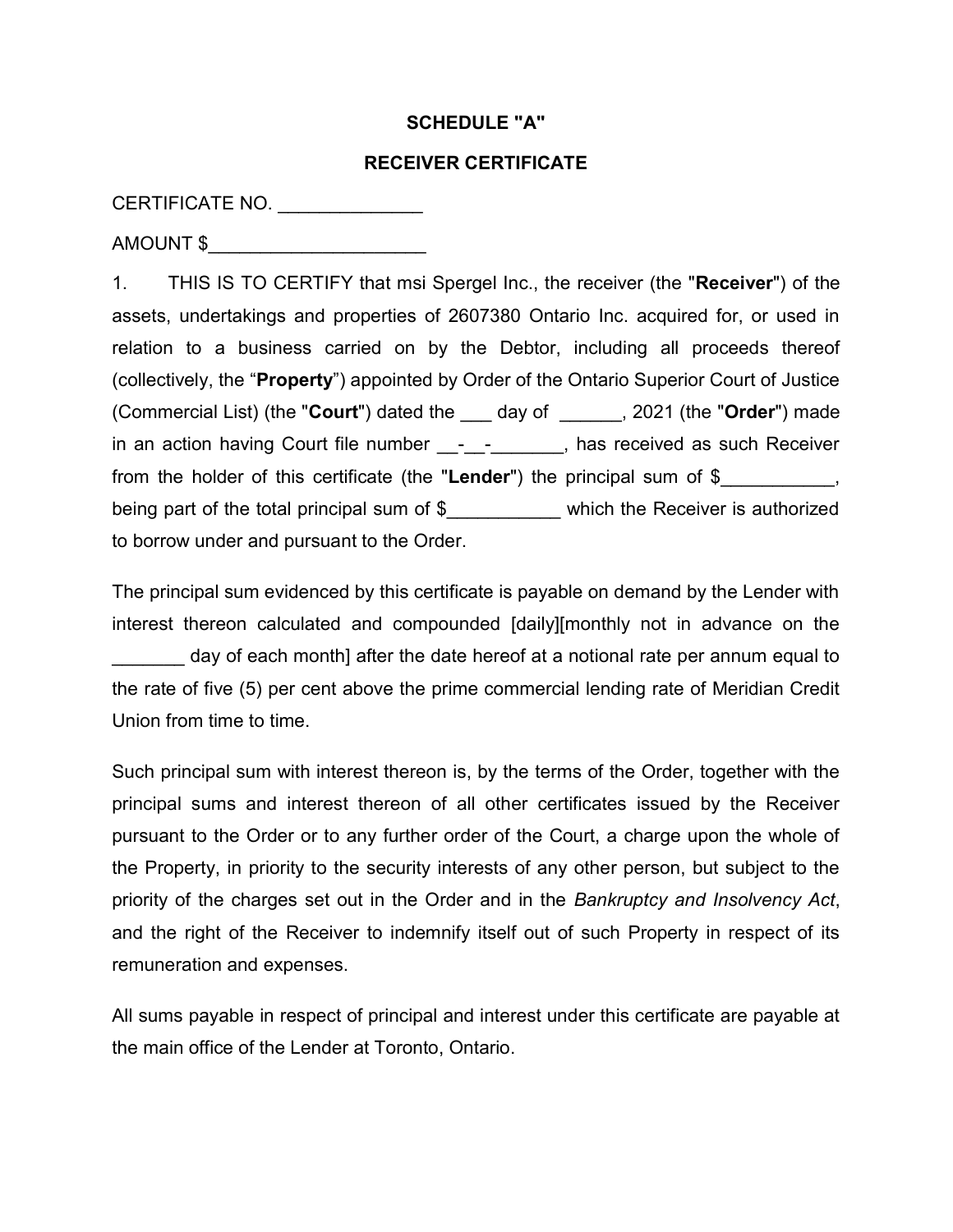Until all liability in respect of this certificate has been terminated, no certificates creating charges ranking or purporting to rank in priority to this certificate shall be issued by the Receiver to any person other than the holder of this certificate without the prior written consent of the holder of this certificate.

The charge securing this certificate shall operate so as to permit the Receiver to deal with the Property as authorized by the Order and as authorized by any further or other order of the Court.

The Receiver does not undertake, and it is not under any personal liability, to pay any sum in respect of which it may issue certificates under the terms of the Order.

DATED the  $\_\$  day of  $\_\_\_\$  , 2021.

msi Spergel Inc., solely in its capacity as Receiver of the Property, and not in its personal capacity

**Per:** The Contract of the Contract of the Per:

 Name: Title: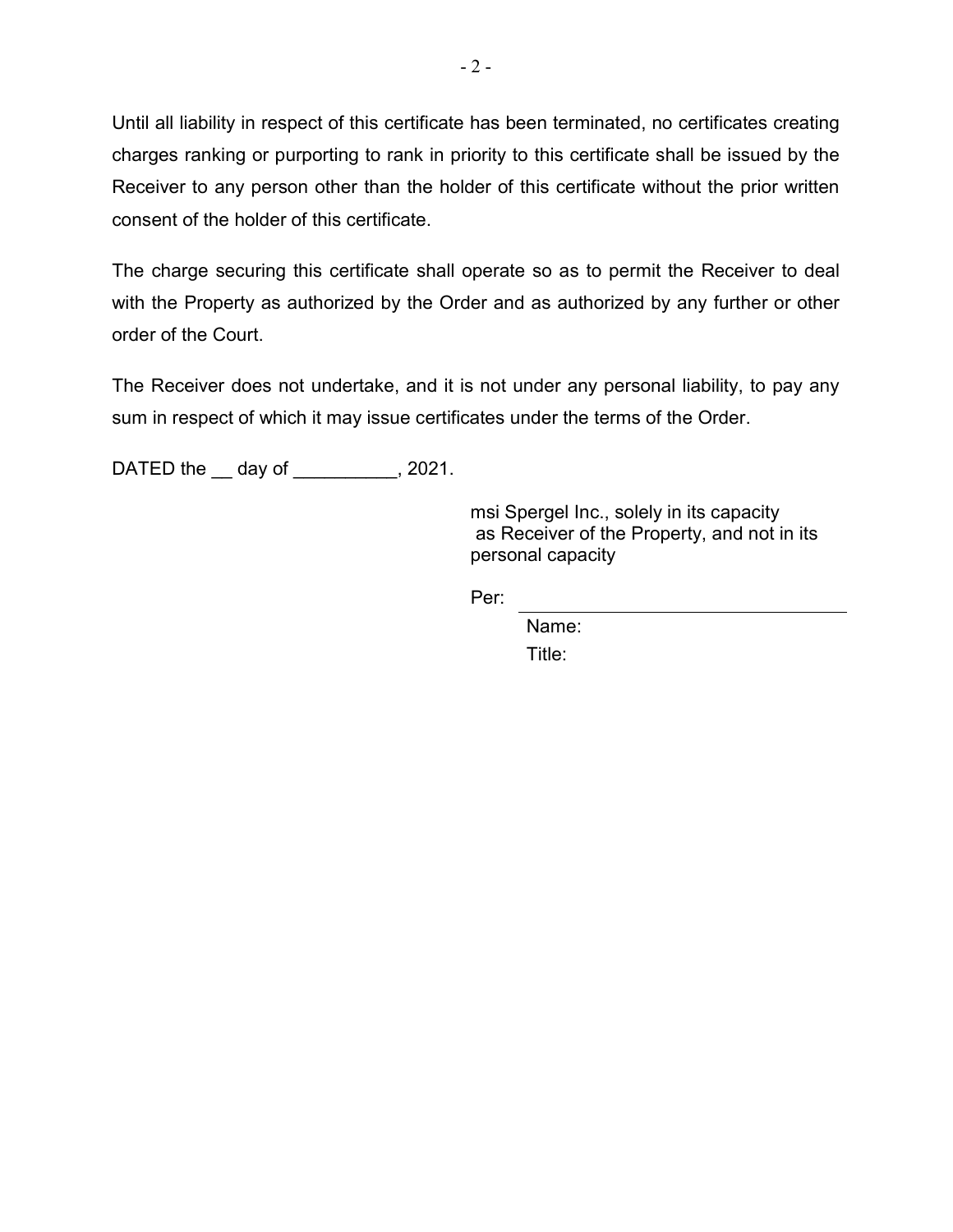# SCHEDULE "B"

# DESCRIPTION OF REAL PROPERTY

1. The lands and premises municipally described as 1295 North Service Road, Burlington, Ontario:

• PIN 07127-0265 (LT): PT LT 10, RCP PL 99, PART 3&7, 20R6963, S/T IN 619045; BURLINGTON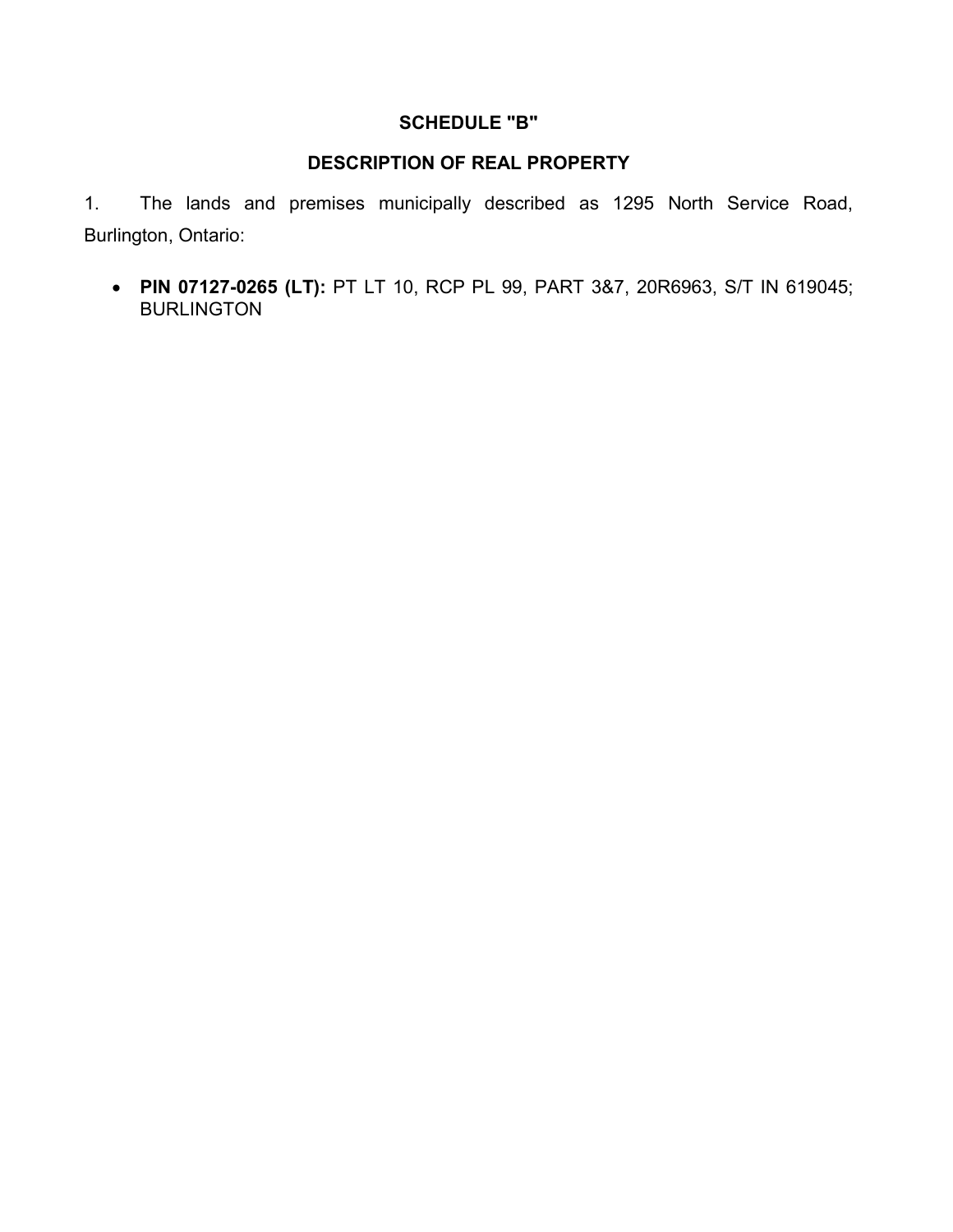# CONSENT TO ACT OF MSI SPERGEL INC.

# APPENDIX "B"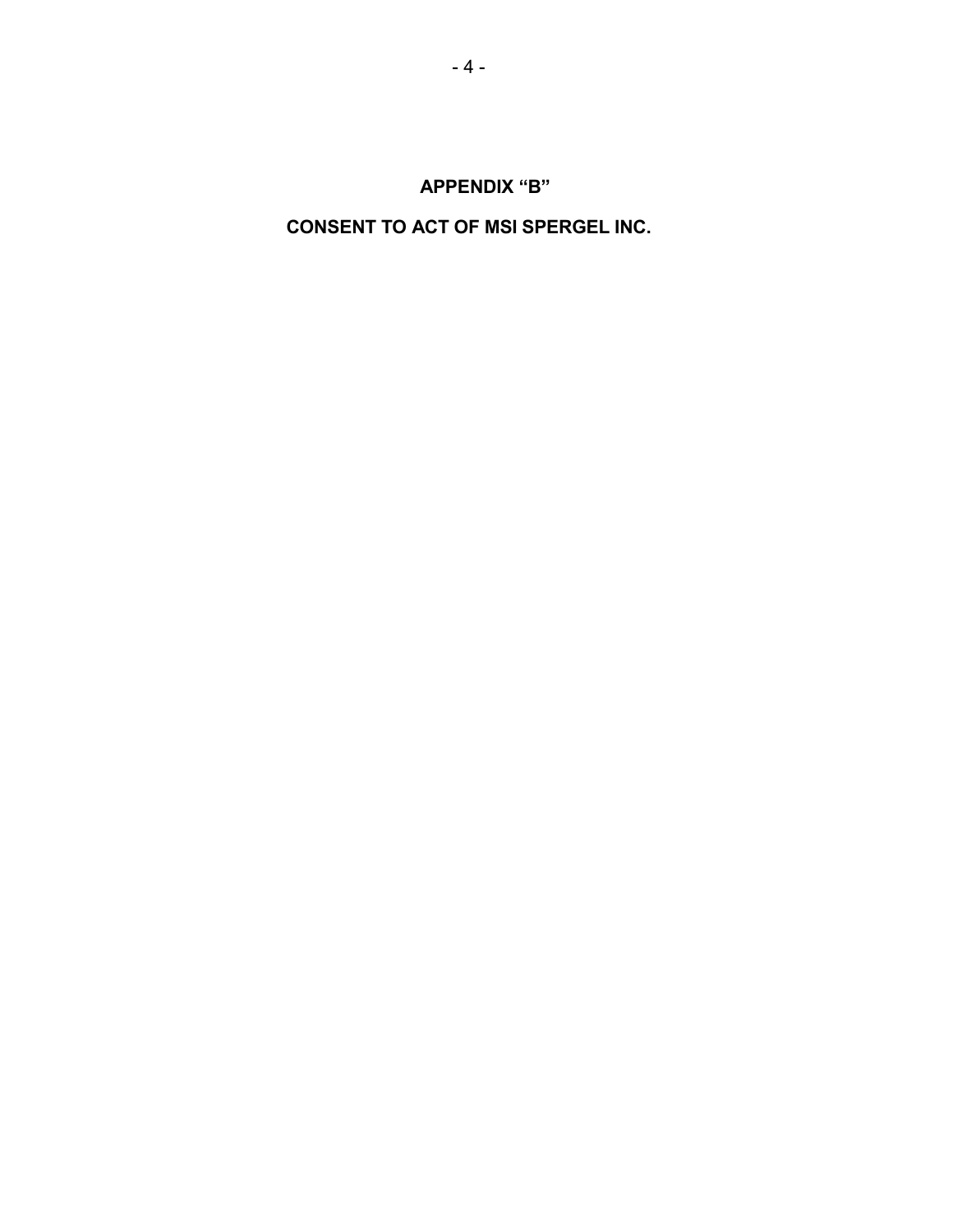#### *ONTARIO*  **SUPERIOR COURT OF JUSTICE COMMERCIAL LIST**

#### **APPLICATION UNDER SUBSECTION 243(1) OF THE** *BANKRUPTCY AND INSOLVENCY ACT***, R.S.C. 1985, c. B-3, AS AMENDED AND SECTION 101 OF THE** *COURTS OF JUSTICE ACT***, R.S.O. 1990, c. C-43, AS AMENDED**

BETWEEN:

#### MERIDIAN CREDIT UNION LIMITED

Applicant

and

2607380 ONTARIO LIMITED

Respondent

## **CONSENT TO ACT**

**msi Spergel Inc.** hereby consents to act as receiver over all of the assets, undertakings and properties of every nature and kind whatsoever and wherever situated, including all proceeds thereof, of 2607380 Ontario Limited, in accordance with an order substantially in form of the receivership order sought and included in the Application Record of Meridian Credit Union Limited.

**DATED** the 16th day of March, 2021

**msi Spergel Inc.** 

 $J - 2$ \_\_\_\_\_\_\_\_\_\_\_\_\_\_\_\_\_\_\_\_\_\_\_\_\_\_\_\_\_\_\_\_\_\_\_\_

Name: Trevor Pringle, LIT Title: Partner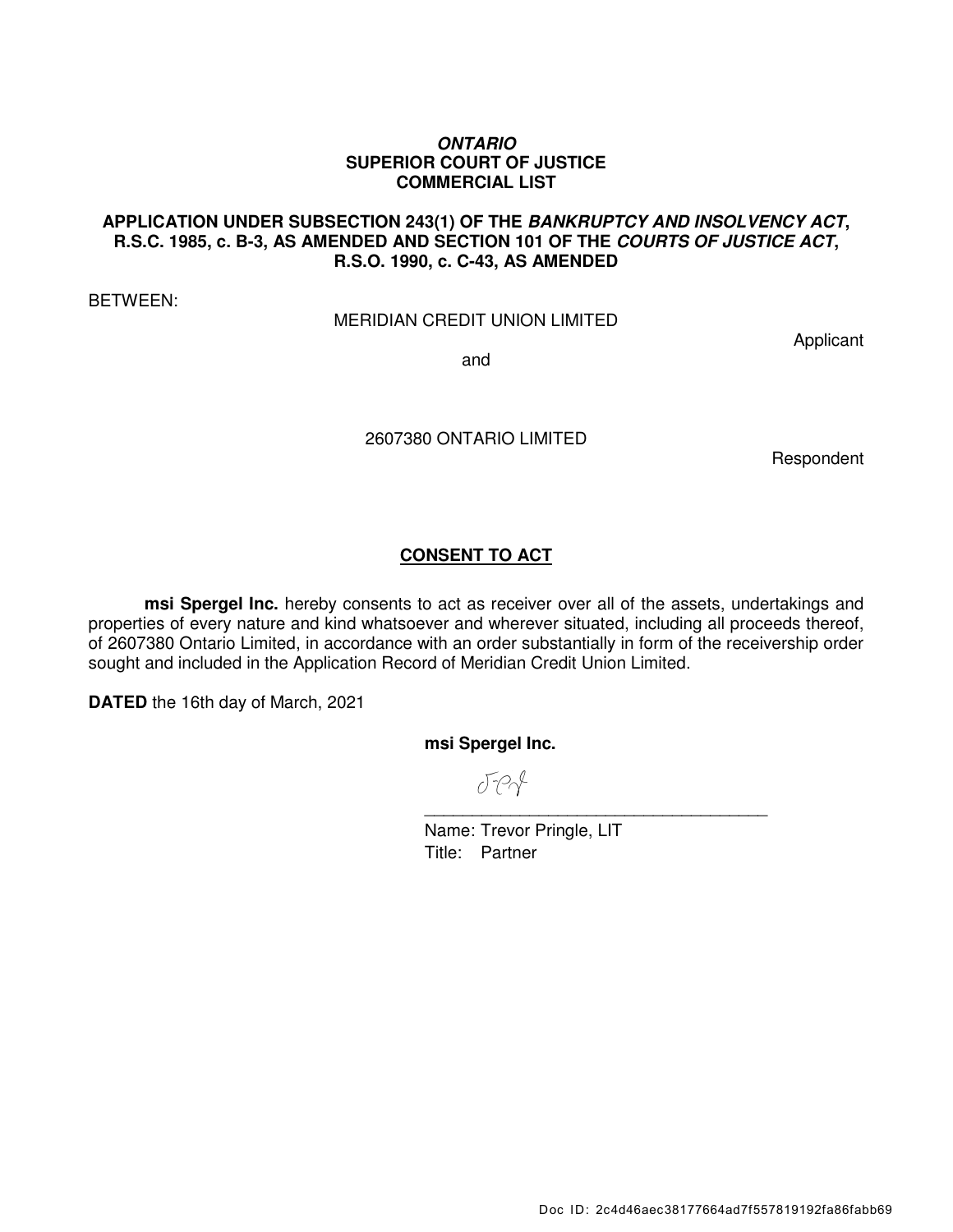# **V** HELLOSIGN

| <b>TITLE</b>                   | consent to act - Nuvo                    |
|--------------------------------|------------------------------------------|
| <b>FILE NAME</b>               | Final Meridian, 2ent to Act - .pdf       |
| <b>DOCUMENT ID</b>             | 2c4d46aec38177664ad7f557819192fa86fabb69 |
| <b>AUDIT TRAIL DATE FORMAT</b> | MM / DD / YYYY                           |
| <b>STATUS</b>                  | • Completed                              |

# Document history

| <b>SENT</b>         | 03/16/2021<br>09:09:37 UTC-5     | Sent for signature to Trevor Pringle (tpringle@spergel.ca)<br>from msispergelinc@gmail.com<br>IP: 38.99.141.34 |
|---------------------|----------------------------------|----------------------------------------------------------------------------------------------------------------|
| O)<br><b>VIEWED</b> | 03/16/2021<br>09:10:20 UTC-5     | Viewed by Trevor Pringle (tpringle@spergel.ca)<br>IP: 38.99.141.34                                             |
| <b>SIGNED</b>       | 03/16/2021<br>09:10:40 UTC-5     | Signed by Trevor Pringle (tpringle@spergel.ca)<br>IP: 38.99.141.34                                             |
| COMPLETED           | 03 / 16 / 2021<br>09:10:40 UTC-5 | The document has been completed.                                                                               |